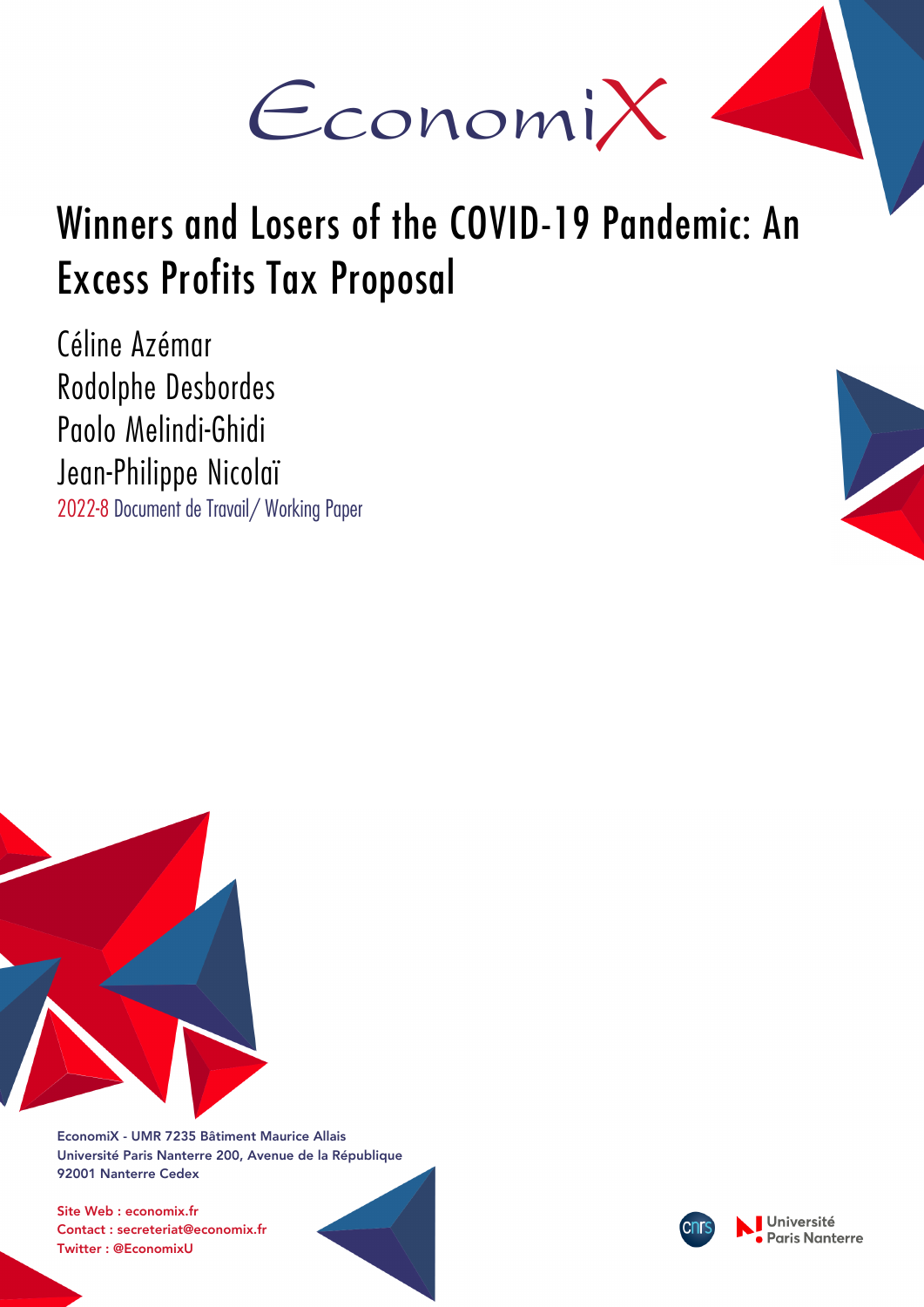# Winners and Losers of the COVID-19 Pandemic: An Excess Profits Tax Proposal

Céline Azémar<sup>\*</sup> Rodolphe Desbordes† , Paolo Melindi-Ghidi<sup>#</sup> Jean-Philippe Nicolai<sup>§</sup>

### Abstract

In this paper, we study the gains and losses incurred during the COVID-19 pandemic. We distinguish between the effects of the pandemic and those of the health measures implemented to reduce the death toll, notably 'the lockdown'. Our theoretical model is focused on within-sector firm heterogeneity and involves imperfect competition in a partial equilibrium setting. A comparison between the gains and losses triggered by both the pandemic and the lockdown indicates that an excess profits tax imposed on the 'winners' could partly compensate the 'losers' of the same sector.

Keywords: Excess profits, COVID-19, Lockdown, Imperfect competition, Transfers. Classification JEL : L13, H12, H25, H81.

<sup>∗</sup>Rennes School of Business. Email: celine.azemar@rennes-sb.com

<sup>†</sup>SKEMA Business School. Email: rodolphe.desbordes@skema.edu

<sup>‡</sup>Corresponding author. EconomiX-CNRS, University of Paris Nanterre & AMSE, Aix-Marseille University. Email: paolo.melindighidi@parisnanterre.fr

<sup>§</sup>CNRS, INRAE, Grenoble INP, GAEL University of Grenoble Alpes, and Chair Energy & Prosperity. E-mail: jean-philippe.nicolai@grenoble-inp.fr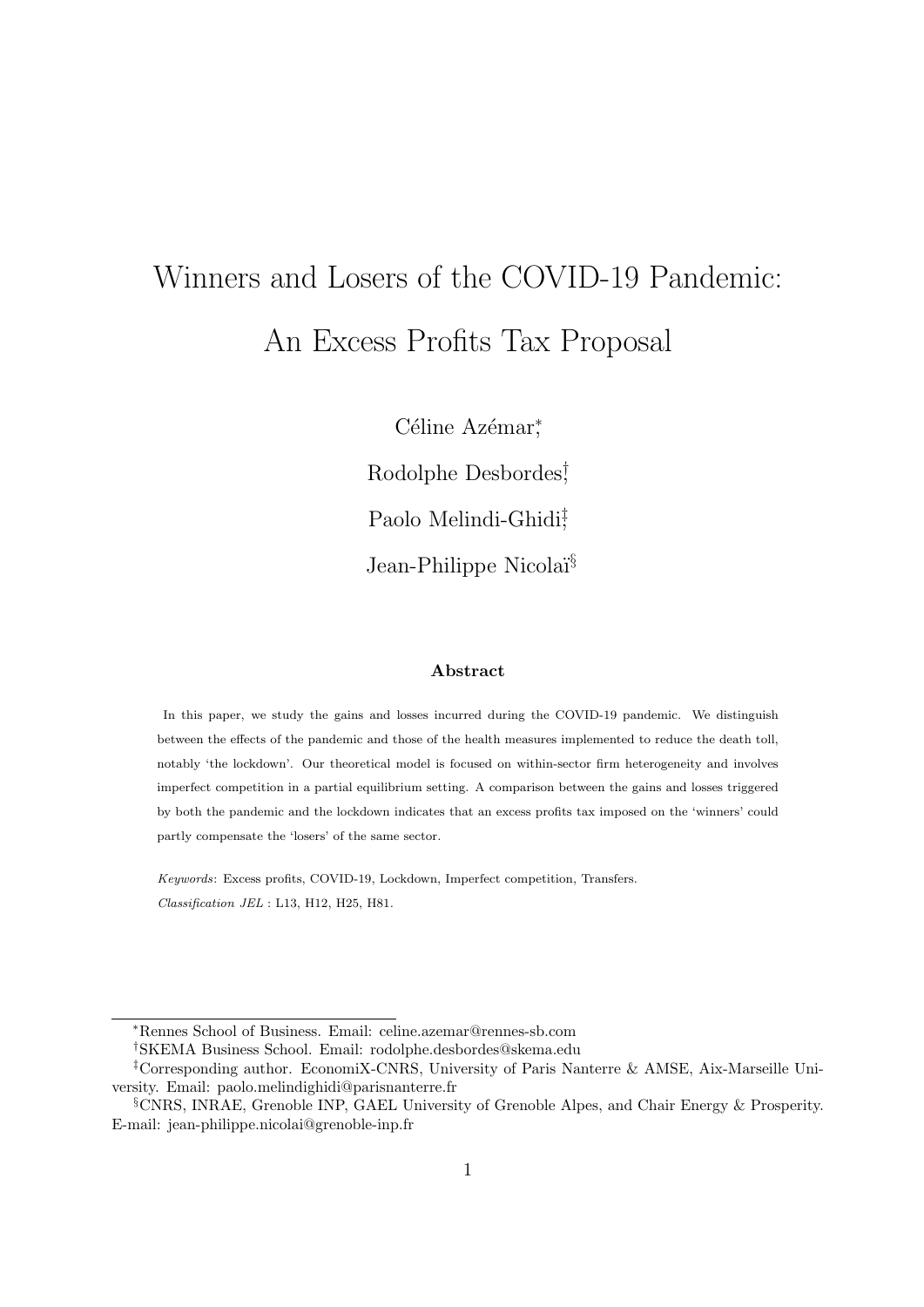### 1 Introduction

The purpose of an excess profits tax is to ensure that "a few do not gain from the sacrifices of the many." [Franklin D. Roosevelt, 1940.]

The COVID-19 pandemic, and the measures undertaken to slow down its spread, are having a major impact on economic activity. World output decreased by  $3.3\%$  in 2020, with countries such as France, the UK, Spain, India and South Africa experiencing a decline in economic output greater than 8% (IMF, 2021). The concomitant impact on companies is substantial. For instance, in France in 2020, 73% of companies incurred a decrease in their sales higher than 10%, 35% incurred a decrease larger than 50% and a third had to close for an average of two months (Insee, 2020). Many governments have reacted swiftly to the pandemic with initiatives encompassing tax filing extension and tax payment deferral, tax waivers, wage subsidies paid to employers, non-repayable grants, and government bailouts.<sup>1</sup> Those measures have considerably increased the accumulation of public debt. As emphasised by Piketty (2020) this COVID-19 debt cannot be entirely absorbed by central banks and a valuable option to fund these exceptional government policies could come from exceptional tax policies.

If many firms have been negatively affected by the pandemic, others have benefited from this health crisis and have earned excess profits. Some firms have benefited from a change in consumption caused by the pandemic per se, e.g. the increased demand for personal product hygiene has raised the annual growth rate of the hand sanitiser market from 5% to 46% (Insights, 2020). This market size boost has also been observed for protective equipment, face masks, swab makers for COVID-19 testing, and obviously COVID-19 vaccines. Other firms, operating 'digitally', have benefited from the temporary 'physical'

<sup>&</sup>lt;sup>1</sup>See the OECD report on tax and fiscal policy in response to the coronavirus crisis (OECD, 2020).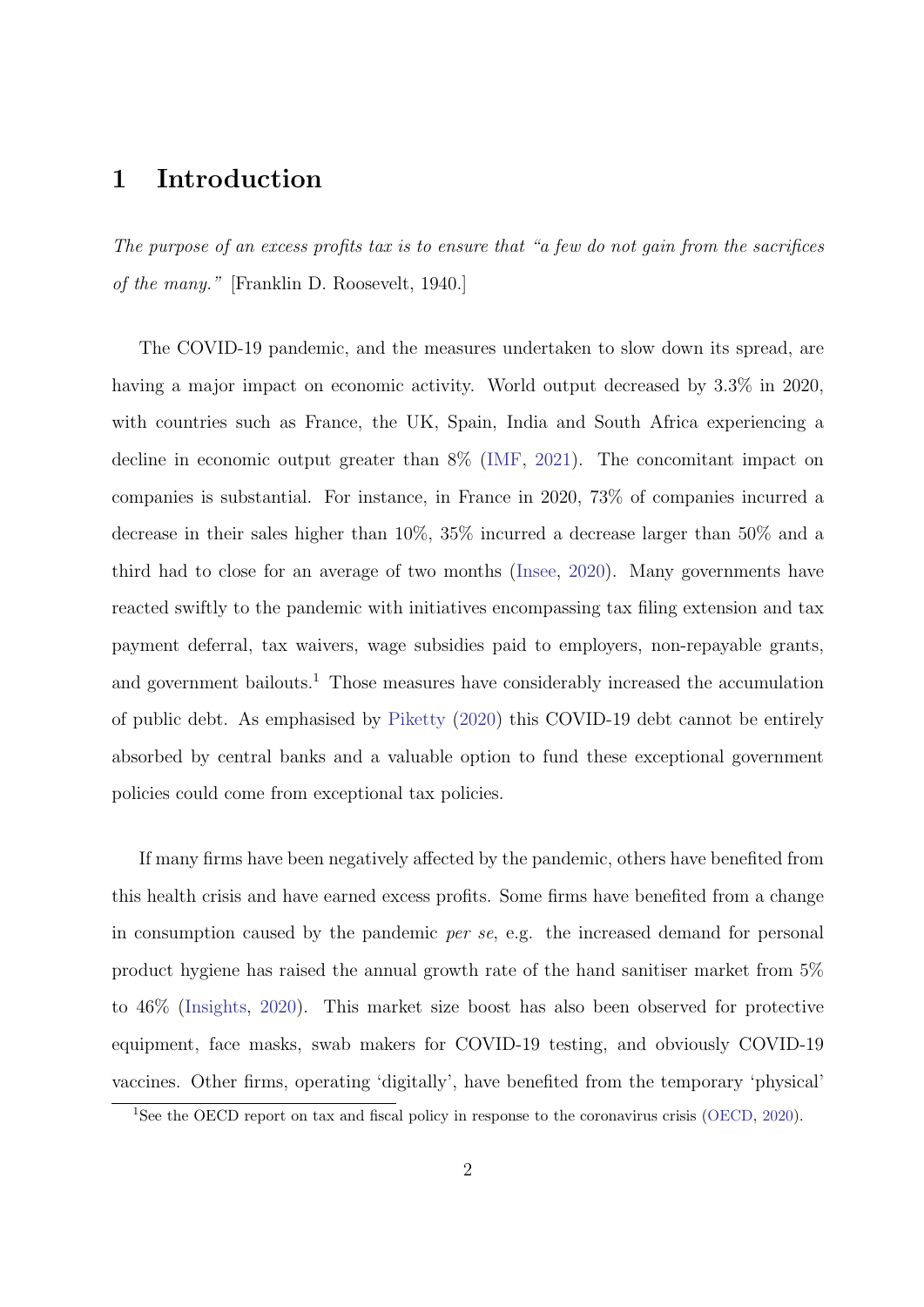closure of their competitors. When non-essential stores were closed, Amazon could supply books, clothes, or toys. Similarly, the closure of cinemas benefited Netflix and Amazon Prime, and events and conferences were replaced by Zoom and Teams virtual meetings.

The asymmetric effects of the pandemic are confirmed by the literature considering firmlevel exposure to the COVID-19 at the early stage of the spread of the virus. Research has focused either on the stock market response (as in Alfaro et al., 2020, Bretscher et al., 2020 and Davis et al., 2020 for the US, Ramelli and Wagner, 2020 for the US and China, Griffith et al., 2020 for the UK and Ding et al., 2021 for 61 economies) or on quarterly earnings conference calls (as in Hassan et al., 2021). A common result of these papers is that firms' exposure to the pandemic has been widely heterogeneous, ranging from negative effects to positive effects depending on the sector, the business model of the firm, and health policies.<sup>2</sup>

The pandemic can be seen as an external shock, creating market distortions. From this perspective, it may be valid to use a tax on the excess profits of the winners to compensate the losers. Hence, the aim of this paper is to study the gains and losses incurred by firms during the COVID-19 pandemic. In so doing we distinguish between the effects of the pandemic and those of health measures implemented to reduce the death toll, in particular lockdown measures (the lockdown).<sup>3</sup> A theoretical model is presented focusing on the heterogeneous effects of the pandemic on firms in the same sector and emphasising the presence of imperfect competition in a partial equilibrium setting. We compare firms' gains and losses generated by both the pandemic and the lockdown and analyse whether the gains can offset the losses. We consider two cases which allow us to determine the conditions under which the gains can offset the losses: first, the supply shocks are identical

<sup>&</sup>lt;sup>2</sup>A recent paper by Rothert (2021), focuses on the heterogeneity of impacts across regions rather than across sectors.

<sup>&</sup>lt;sup>3</sup>There is a recent literature studying the costs and benefits of lockdown. For instance, see Gollier (2020), Gallic et al. (2021) and Gori et al. (2021).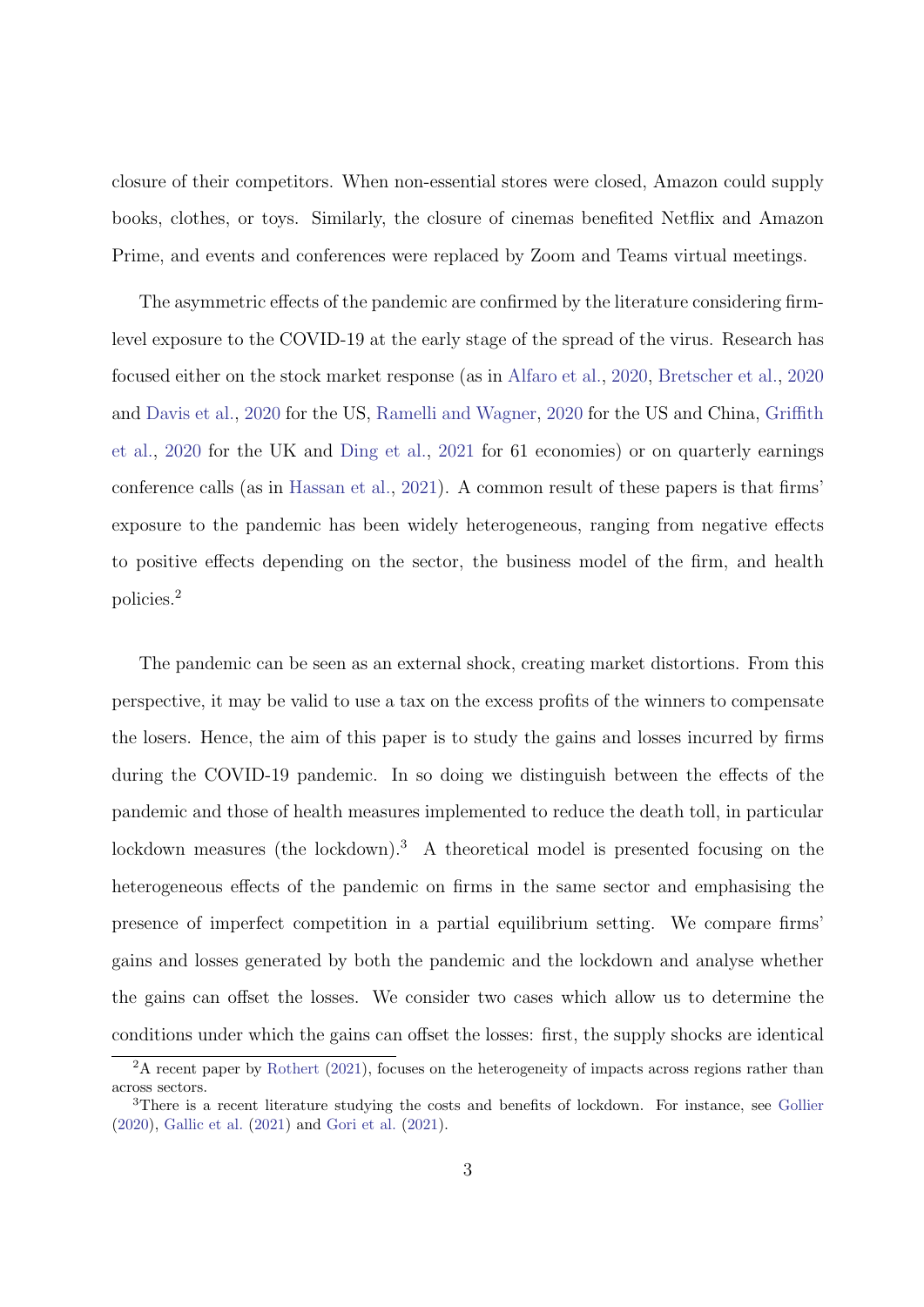for all the firms of the sector; second, the supply shocks are different for the active and inactive firms of the sector during the lockdown. When shocks are identical, we show that it is always possible to compensate the losses with the gains generated by the lockdown. Compared to business-as-usual, however, it is possible to compensate the losses with the gains generated by the pandemic and the lockdown policy if the demand shock is sufficiently large. When shocks are not the same for active and inactive firms (for example the online and the offline firms), it is still possible to compensate the losses with the gains generated by COVID-19 and lockdown under some specific conditions. In particular, we show that when the shock for the active firms is lower than the shock for the offline firms, it is always possible to compensate the losses induced by the lockdown with the gains generated by lockdown. When the shock for the online firms is higher than the shock for the offline firms it is possible to compensate the losses induced by the lockdown with the gains generated by the lockdown if the number of active firms is sufficiently low regarding to the initial number of firms. When, however, the shock for the online firms is higher than the shock for the offline firms but the number of active firms is not sufficiently low regarding to the initial number of firms, it is possible to compensate the losses induced by the lockdown with the gains generated by the lockdown if the shock on demand is sufficiently large.

The results of this analysis support the implementation of an exceptional tax on excess profit, as advocated by Avi-Yonah (2020), in line with the one used during the World Wars I and II by thirteen countries (including the US, the UK, France and Canada). With this measure, profits corresponding to the normal pre-pandemic level would be taxed at the regular corporate tax rate whereas the profits above the normal pre-pandemic level would be taxed at a much higher tax rate. This tax would be retroactive for the years 2020 and 2021 and would stop at the end of the pandemic.

This paper contributes to the literature focusing on the effect of shocks on marginal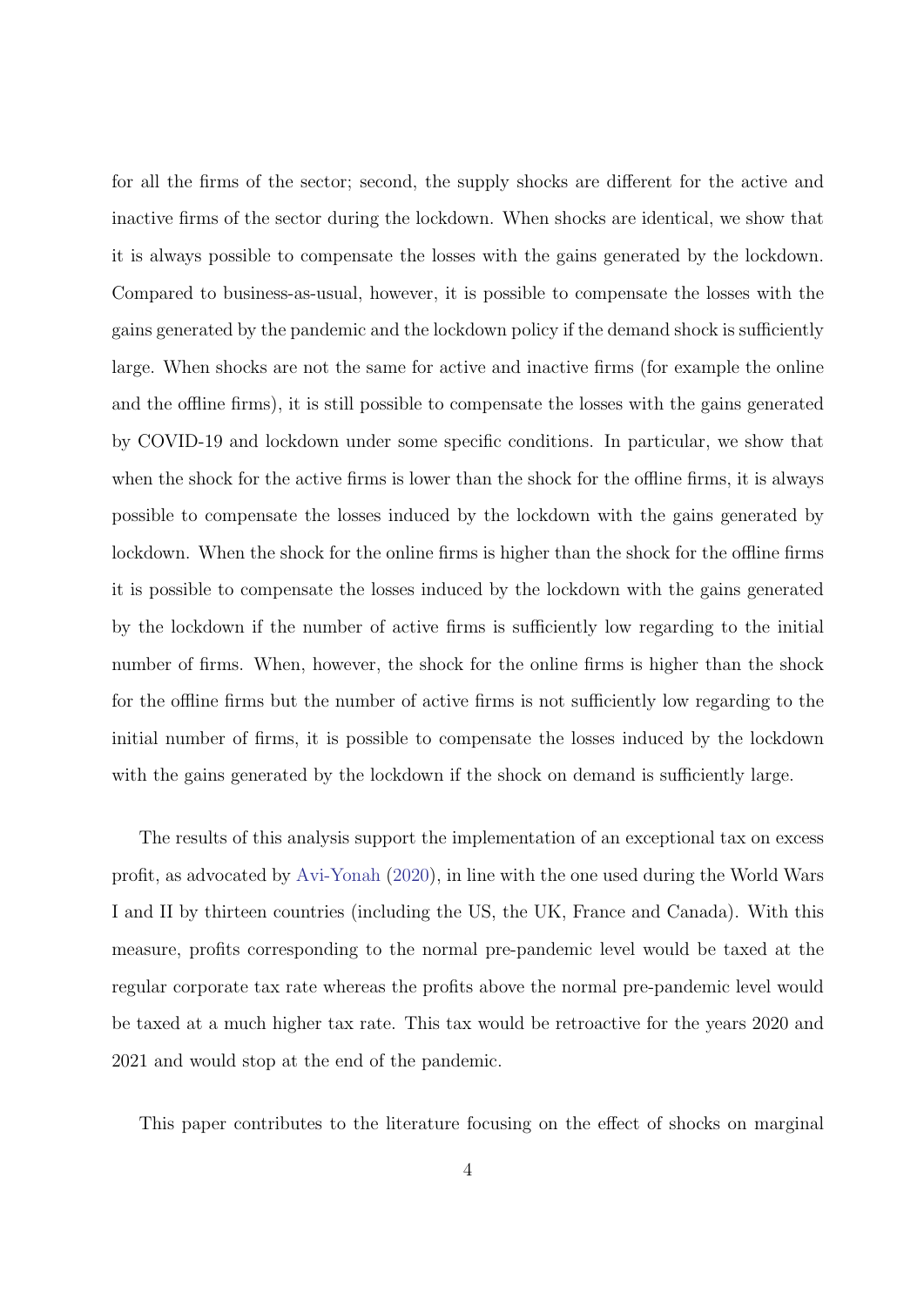production costs, on demand and on the number of firms on oligopoly?s profits. First, Seade (1985) considers symmetrical firms competing à la Cournot and a general demand function, and shows that profits may increase with a shock on the constant marginal cost of production. Indeed, if the elasticity of the demand slope is sufficiently high, an increase in the marginal cost of all firms induces an increase in profits. This result has been extended in several directions. Kimmel (1992) focuses on firms facing different production costs but which are subject to an identical negative shock while  $Février$  and Linnemer (2004) consider both heterogeneous firms and heterogeneous shocks. The increase in profits following a positive shock to marginal production costs is only possible if and only if if the elasticity of the demand slope is sufficiently high. However, such a result is impossible under a linear demand. The welfare consequences of an increase in the cost of firms has been studied by Lahiri and Ono (1988); Zhao (2001); Wang and Zhao (2007). In all these papers, shocks are considered as an increase in marginal production costs and general demands are considered. Second, studies have also focused on demand shocks and Quirmbach (1988) have shown that oligopoly?s profits can fall when the demand curve rises. Finally, Amir and Lambson (2000) determine the conditions under which an increase in the number of firms reduce the oligopoly?s profits when firms compete à la Cournot. Our paper considers a linear demand but shocks can affect at the same time demand, marginal production costs and the number of firms.

The remainder of the paper is organised as follows. Section 2 presents some stylised facts. Section 3 describes the set-up of the model. Section 4 assesses the impacts on profits of COVID-19 and the lockdown while Section 5 compares the gains and the losses. Section 6 discusses the policy implications of our findings with the adoption of an excess profits tax and Section 7 offers concluding comments.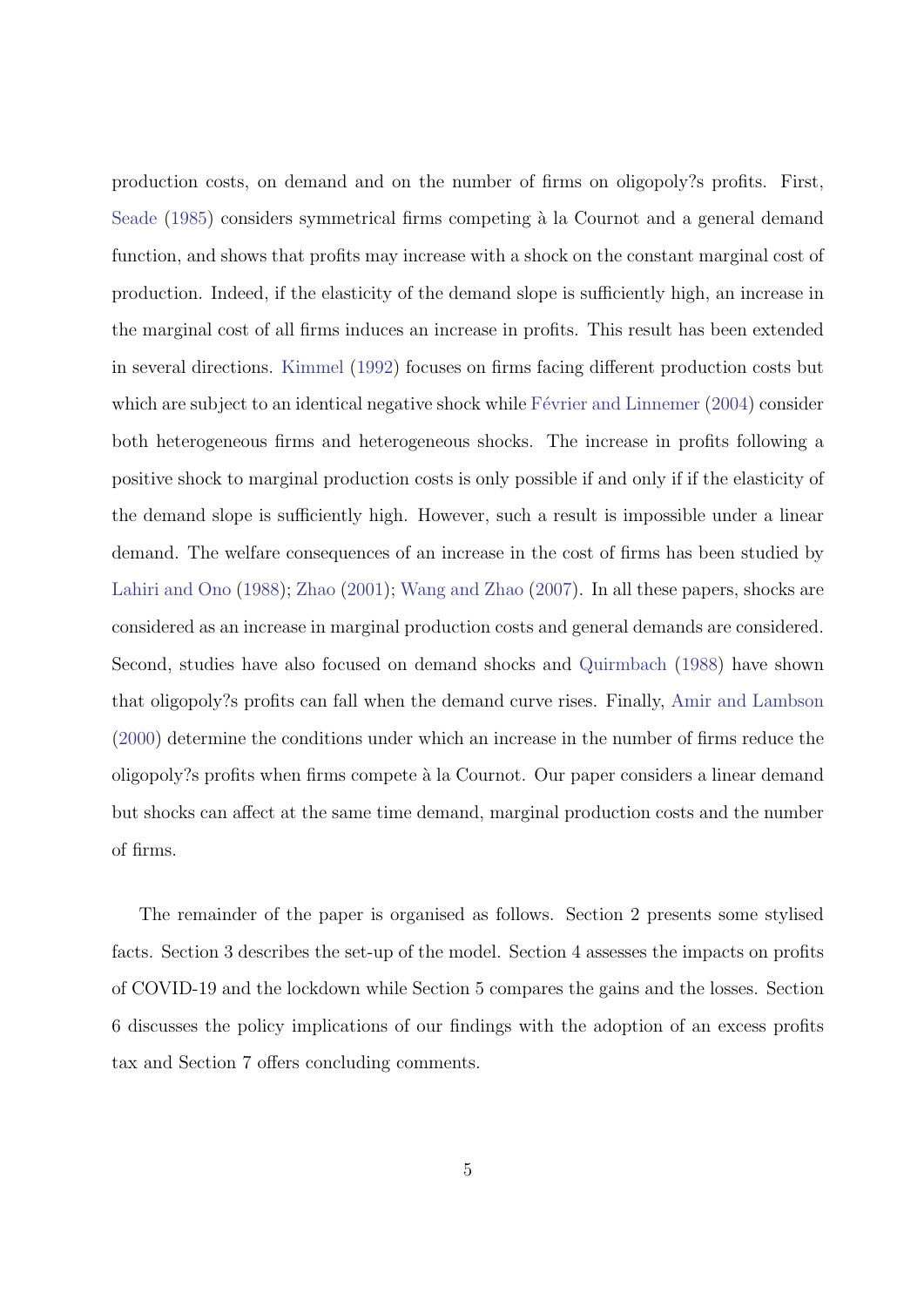### 2 Stylised facts

We provide in this section a series of stylised facts which highlight that the economic effects of the COVID-19 pandemic have been heterogeneous across sectors. Our data come from S&P Compustat North America.<sup>4</sup> It covers publicly held companies in the United States and Canada. These firms are often the main players in their respective sectors, domestically (e.g. the U.S. company Walmart) and sometimes globally (e.g. the French company Danone). Our sample includes about 11000 firms during the period 2017-2020, that we group into two-digit SIC sectors.<sup>5</sup>

Figures 1 and 2 respectively report the relative changes in revenues and profits (all expressed in US\$) between the year 2020 (the pandemic year) and the year 2019 (a baseline year). To deal with negative values, we use the IHS (inverse hyperbolic sine) transformation. The IHS transformation behaves similarly to a log transformation but allows retaining negative observations (Burbidge et al., 1988; MacKinnon and Magee, 1990). Some sectors have been clear losers (e.g. oil or air transport) and some other sectors have been clear winners (e.g. general merchandise, food, and retail stores). Within other sectors (e.g. food, chemical products, communications, business services) there has been losers and winners. Overall, these two figures suggest that some firms have gained customers and market shares during the pandemic.

Figure 3 indicates the change in the average profit margin between the year 2020 and the period 2017-2019. It is a key indicator of profitability, i.e. the ability of firms to extract profits from a given amount of revenues. Best-performing (P75) firms in some sectors (e.g. chemical products, merchandise or food stores, business services) have improved, sometimes substantially, their profit margin during the pandemic. Over such a short-term

<sup>4</sup>https://www.spglobal.com/marketintelligence/en/client-segments/academia

<sup>5</sup>https://mckimmoncenter.ncsu.edu/2digitsiccodes/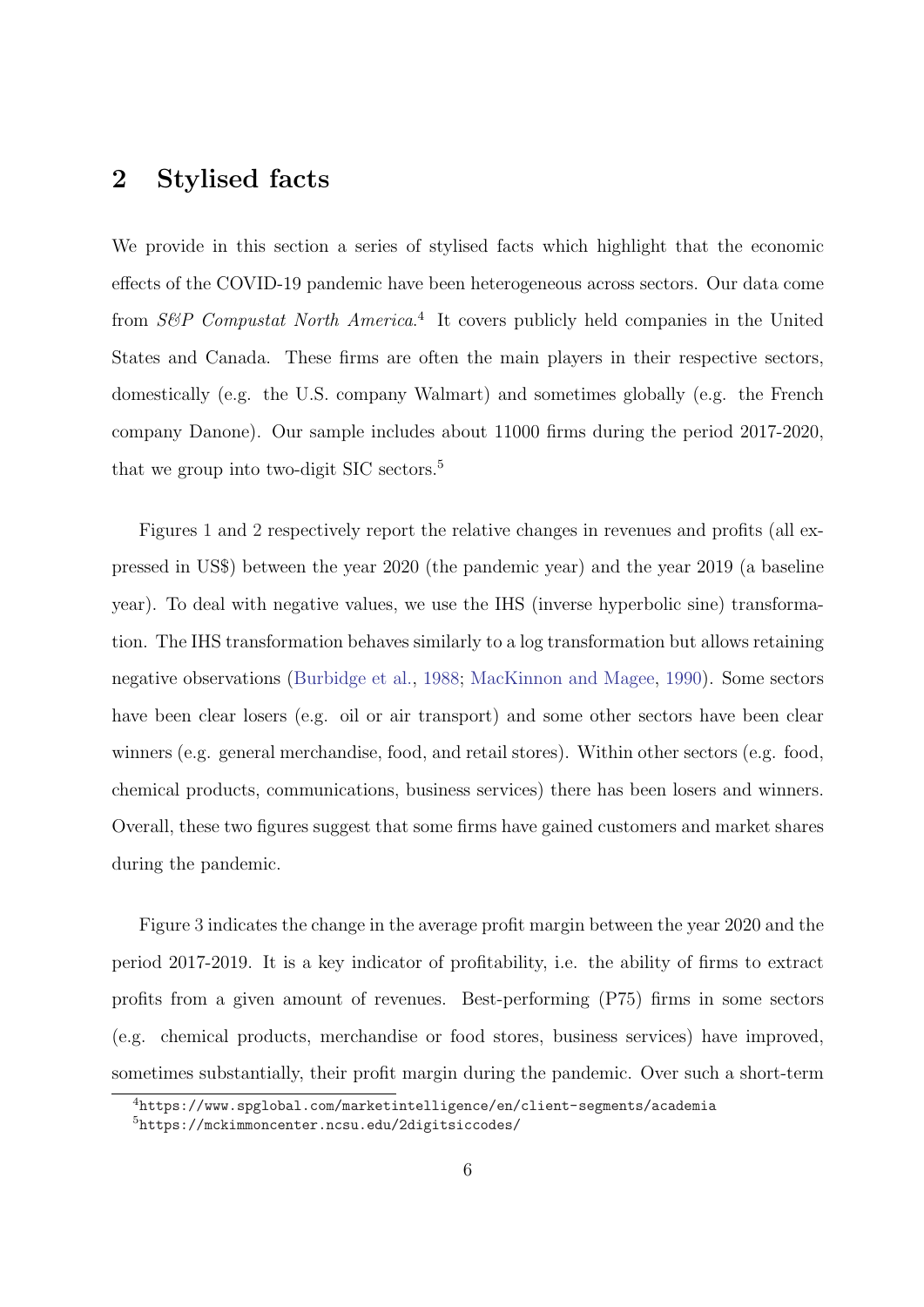

Figure 1: Changes in revenues, by sector.

Notes: Revenues: total revenues. IHS: inverse hyperbolic sine transformation. P25: 25th percentile value; P50: 50th percentile value; P75: 75th percentile value. Data are weighted according to 2019 revenues and only sectors whose 2019 share in total revenues exceeds one percent are reported. Negative values are winsorised to -0.6 to facilitate legibility.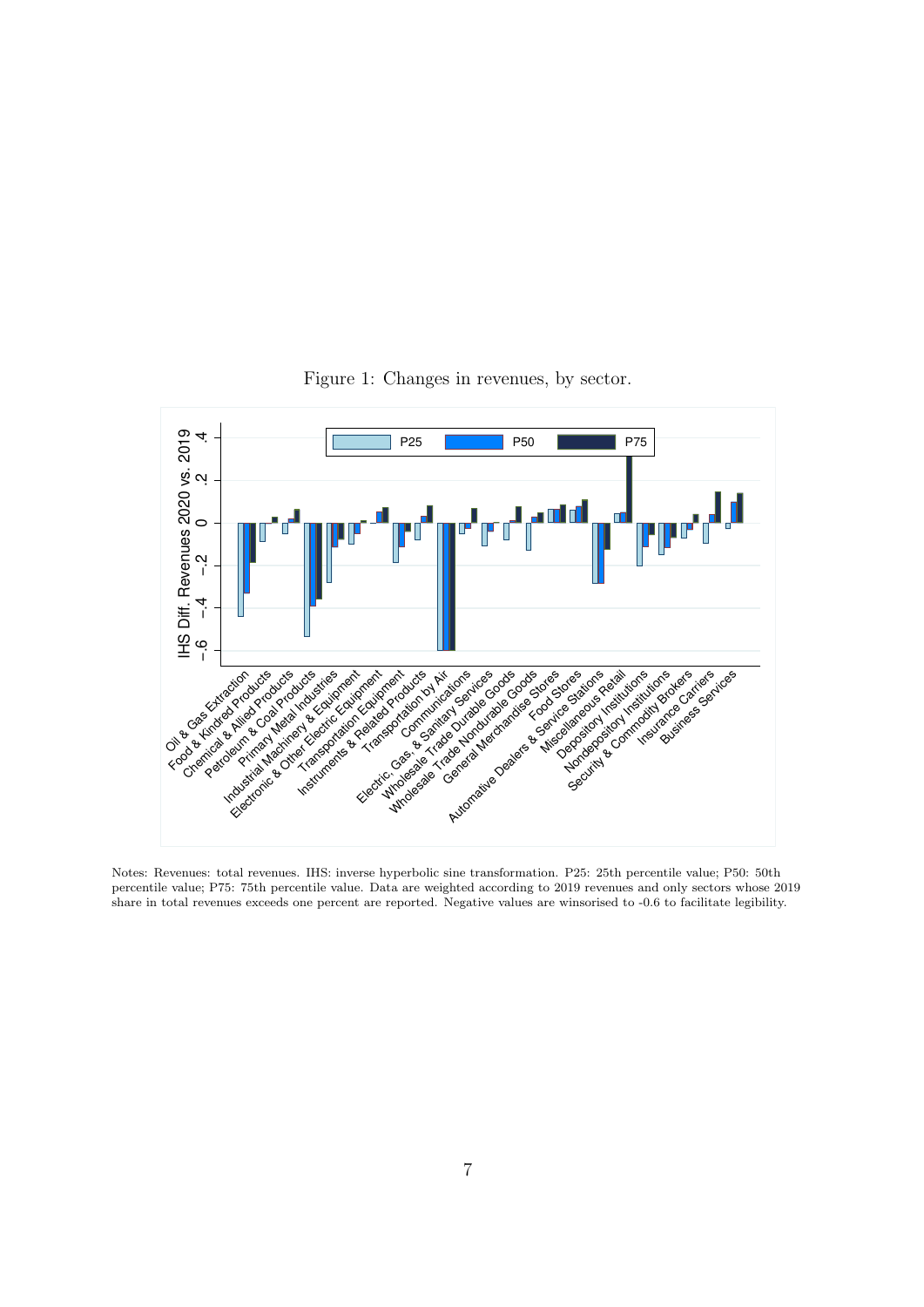

Figure 2: Changes in profits, by sector.

Notes: Profit: earnings before interest, tax, depreciation and amortisation (EBITDA). IHS: inverse hyperbolic sine transformation. P25: 25th percentile value; P50: 50th percentile value; P75: 75th percentile value. Data are weighted according to 2019 revenues and only sectors whose 2019 share in total revenues exceeds one percent are reported. Negative values are winsorised to -0.6 to facilitate legibility.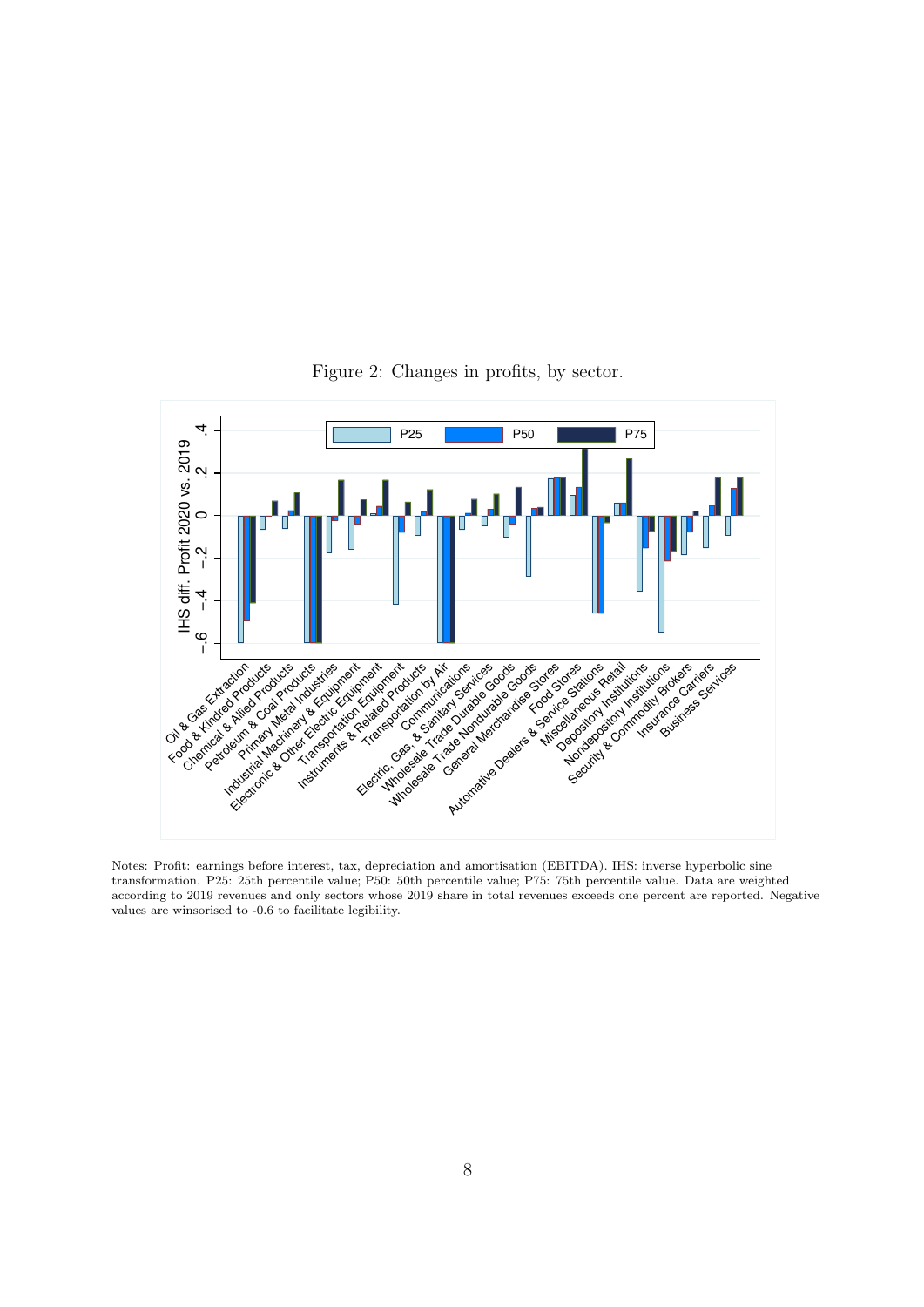time period, this stronger profitability may partly result from the ability of some firms to have taken advantage of the pandemic to increase their market power and raise prices.



Figure 3: Changes in profit margin, by sector.

Notes: Profit margin: EBITDA/Revenues. P25: 25th percentile value; P50: 50th percentile value; P75: 75th percentile value. Data are weighted according to 2019 revenues and only sectors whose 2019 share in total revenues exceeds one percent are reported. Negative values are winsorised to -0.1 to facilitate legibility.

Overall, these stylised facts highlight that the COVID-19 pandemic has generated winners and losers.

### 3 The set-up

Demand. We assume an homogeneous good. The consumers face a linear demand, given by  $p = \alpha - Q$ , where Q denotes the total quantity of good consumed, p the price and  $\alpha$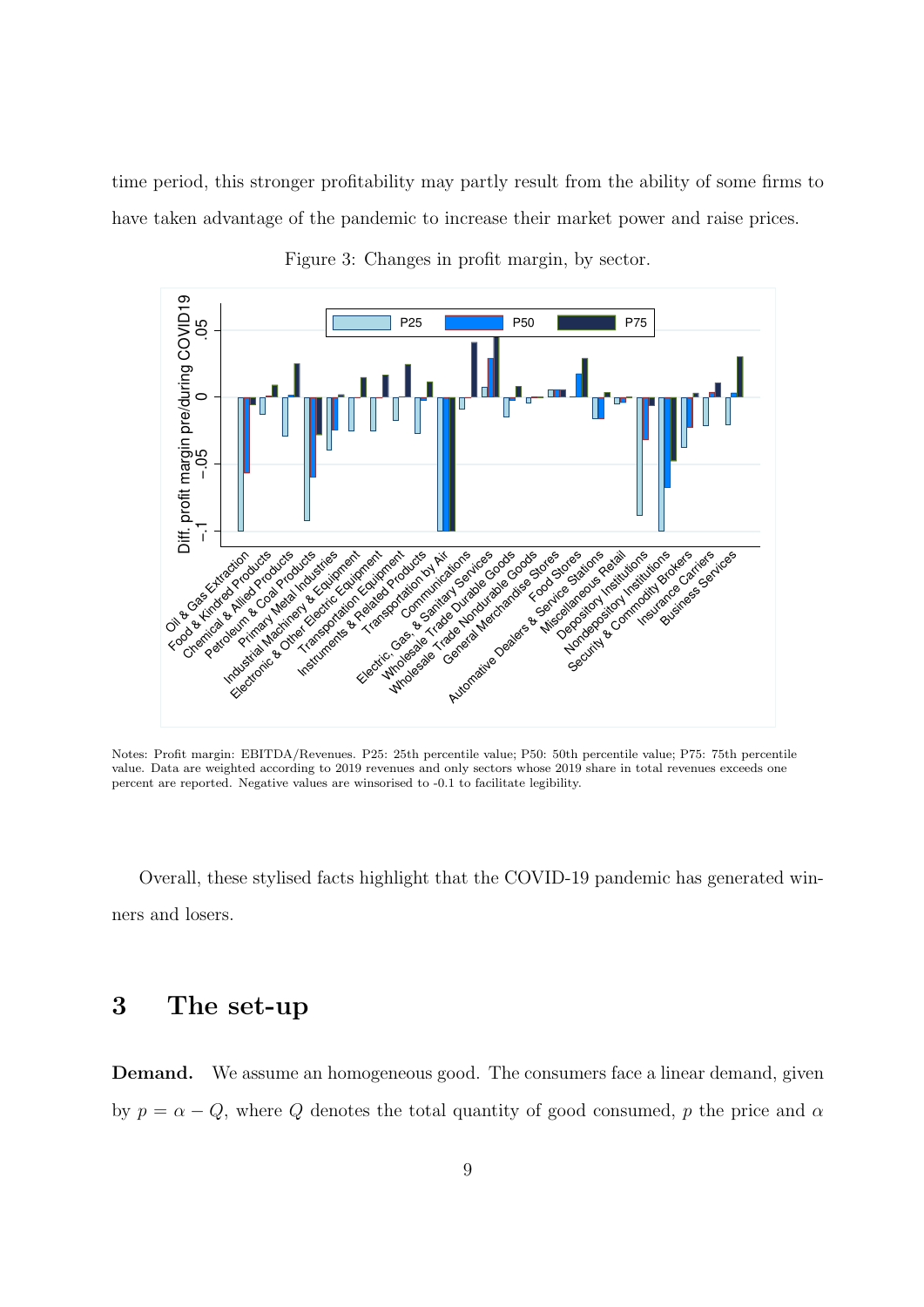the market size.

**Market structure.** There are n firms producing the above-mentioned homogeneous good. All firms use the same production technology with same marginal cost, which is constant and denoted by c. Heterogeneity across firms emerges ex-post as a consequence of the shocks generated by both the pandemic and the lockdown. Since the aim of the paper is to focus on the way firms are affected by these shocks and for the sake of simplicity, we assume that firms are identical ex-ante but the differences among them will manifest themselves only after the shocks. Firms may differ in terms of geographical location, presence of firms online, and relations with suppliers. Therefore, we consider that firms use the same technology but will bear different supply shocks. Our assumption seems reasonable in this particular context and the model does not lose in generality. We also assume that the marginal cost is lower than the market size, i.e.  $c < \alpha$ , such that firms produce positive quantities.

COVID-19 pandemic and the lockdown. The effects of the COVID-19 pandemic are twofold. It impacts both demand and supply. First of all, the market size is affected by a shock, denoted by  $\epsilon$ , which can be either positive or negative. The market size after the shock is given by  $\alpha + \epsilon$ . Second, the pandemic may alter the production process of any firm. We denote by  $\eta_i$  the shock on the marginal production cost of firm i such that the effective marginal production cost is equal to  $c + \eta_i$ , with  $\eta_i > 0$ . Finally, one of the main health measures used by governments to fight against the pandemic is the implementation of lockdown measures ('the lockdown'). We consider that the lockdown prevents some firms from being active. We assume that only m firms are active (with  $0 \le m \le n$ ). The active firms correspond to the online firms while the others correspond to the offline ones.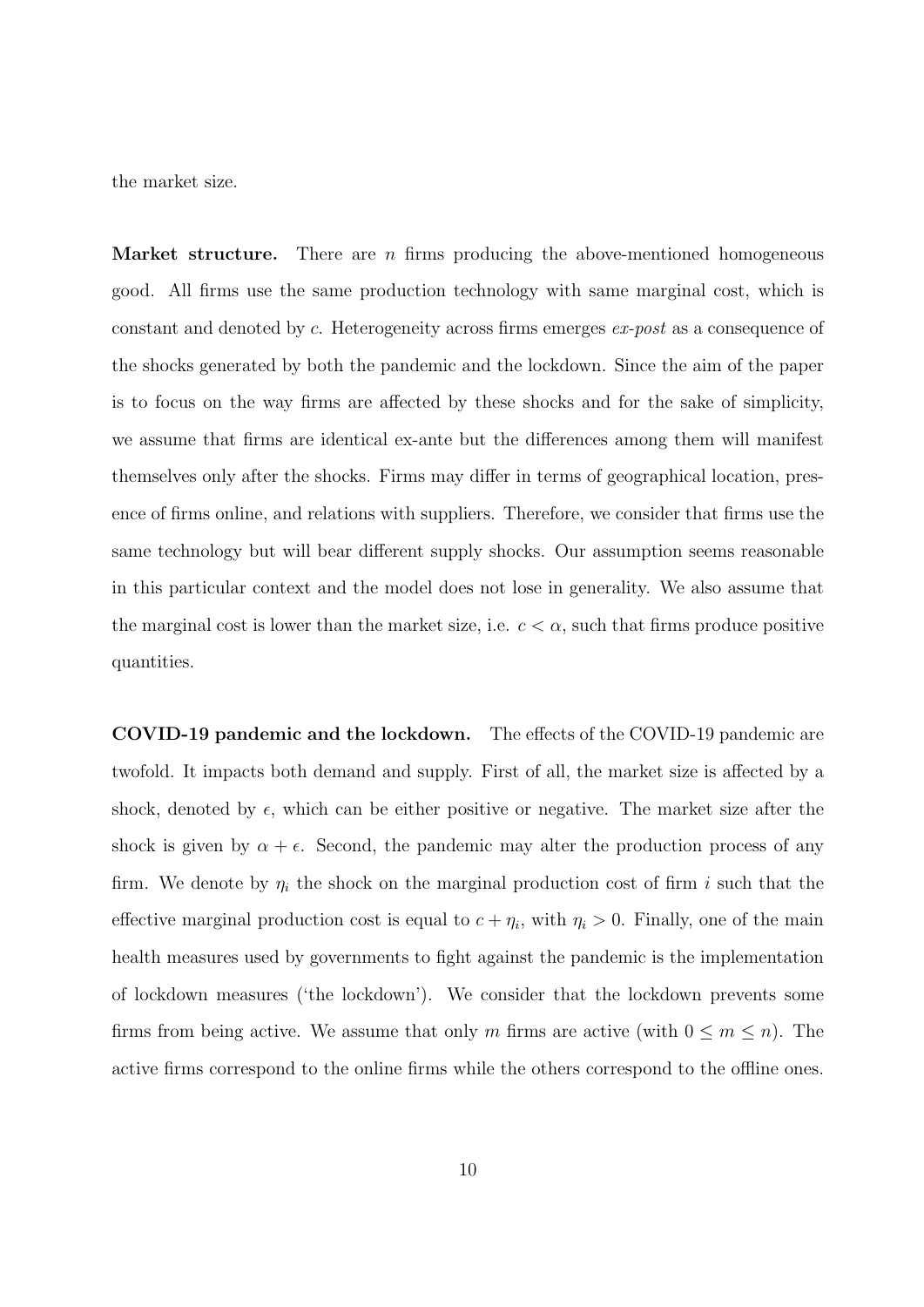**Business-as-usual.** We use the superscript  $B$  to refer to the business-as-usual environment. Firms choose their production by maximising their profits. The profits of firm  $i$  are equal to  $(p - c)q_i$ . The first-order condition for firm i is given by  $\alpha - c - Q - q_i = 0$ , with  $Q = \sum_{i=1}^{n} q_i$ . By summing the first-order conditions from 1 to *n*, we derive the quantities produced and the product price at equilibrium, which are equal to:

$$
q_i^B = \frac{\alpha - c}{n+1},\tag{1}
$$

$$
p_i^B = \frac{\alpha + nc}{n+1}.\tag{2}
$$

From the previous equations, we deduce the profit made by firm  $i$  in the business-as-usual case, which is equal to:

$$
\Pi_i^B = \left(\frac{\alpha - c}{n + 1}\right)^2.
$$
\n(3)

All firms make the same profit in the business-as-usual case. This result is directly derived from the assumption that the firms use the same technology. However, it should be noted that we make this assumption to highlight the different effects of the pandemic shocks on firms. The higher the number of firms, the lower the individual profit of a firm and the lower the sum of the firms' profits. Indeed, the higher the number of firms, the less firms can exercise their market power.

## 4 The impacts on profits of COVID-19 and the lockdown

In order to disentangle the various effects generated by the COVID-19 pandemic, we study two different cases: first, the case in which the lockdown is not implemented by the government; second, the case considering the lockdown. We determine whether the profit of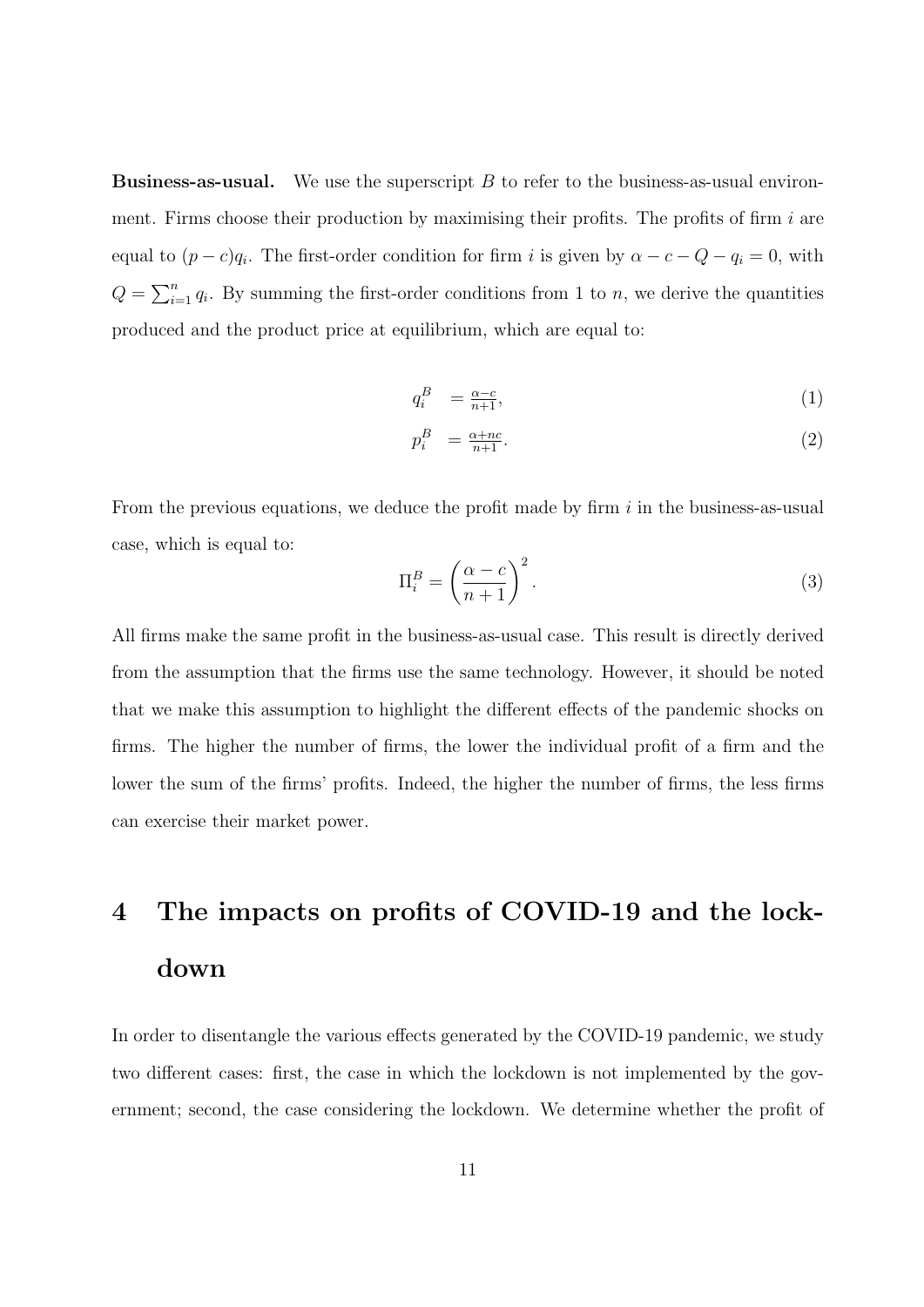a firm increases or not as compared to business-as-usual.

The COVID-19 pandemic without the lockdown. We use the superscript  $C$  to refer to this case. As described previously, the market size is now equal to  $\alpha + \epsilon$  and the marginal production cost of firm i is given by  $c + \eta_i$ . It should be remembered that firms' production costs are affected differently due to different locations, presence or not on the internet and relationships with suppliers. We proceed as in the previous section and we determine the quantities produced and the product price, which are given by:

$$
q_i^C = \frac{\alpha + \epsilon - c + \sum_{j=1}^n \eta_j - (n+1)\eta_i}{n+1},\tag{4}
$$

$$
p_i^C = \frac{\alpha + n(c - \epsilon) + \sum_{j=1}^n \eta_j}{n+1}.
$$
\n
$$
(5)
$$

Obviously, firms produce either strictly positive quantities or do not produce. Note that if the supply shock of one firm is too large, the firm may have no incentives to produce anymore. This depends both on the magnitude of the shock suffered by this firm and on the comparison with the shock suffered by other firms. For instance, if all shocks are symmetric, firms produce if and only if  $\alpha + \epsilon - c > \eta_i$ . If firms are not identically affected, a firm does not produce if  $\alpha + \epsilon - c + n(\bar{\eta} - \eta_i) - \eta_i < 0$  where  $\bar{\eta} = \frac{\sum_{j=1}^n \eta_j}{n}$  $\frac{1}{n}$  is the average supply shock. We focus here on the case where all firms produce positive quantities, which is guaranteed by the following assumption.<sup>6</sup>

Assumption 1. We assume that for all  $i \in [1, n]$ ,  $\alpha + \epsilon - c + n(\bar{\eta} - \eta_i) - \eta_i > 0$ .

Assumption 1 guarantees the existence of the solution and it allows for interesting comparative statics. Intuitively, a positive shock on the demand side ( $\epsilon > 0$ ) increases total production  $(Q^C = \frac{n(\alpha+\epsilon-c)-\sum_{j=1}^n \eta_j}{n+1})$  and decreases the price. However, the price increases

 $6$ Otherwise, a different equilibrium will emerge where a smaller number of firms will be active.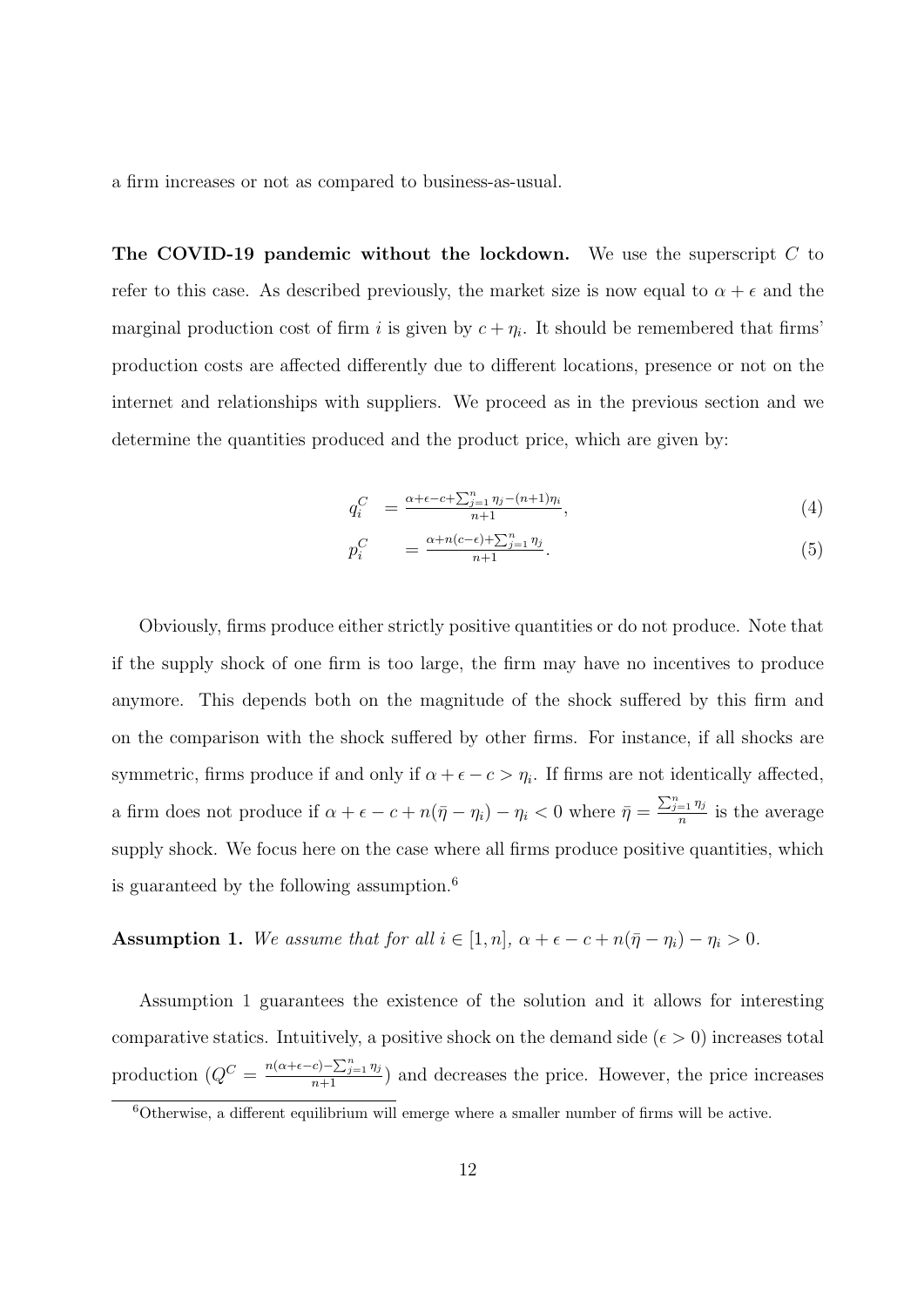with any shock on supply while total production decreases with any supply-side shock. The price will be higher than in the business-as-usual case either if the demand shock is negative or if it is positive and smaller than the average supply shock (i.e,  $\epsilon < \frac{\sum_{j=1}^n \eta_j}{n}$  $\frac{1}{n}$   $\frac{1}{n}$ ). From equations (4) and (5), we deduce the profit made by firm  $i$ , which is equal to:

$$
\Pi_i^C = \left(\frac{\alpha + \epsilon - c + \sum_{j=1}^n \eta_j - (n+1)\eta_i}{n+1}\right)^2.
$$
\n(6)

We can now study the impact of the pandemic on individual profits. The following lemma determines this impact.

**Lemma 1.** The profits of firm i increase with the COVID-19 pandemic if  $\epsilon > (n+1)\eta_i$  –  $\sum_{j=1}^n \eta_j$ .

Consider first the case in which all the firms are equally negatively affected by the pandemic shock on the supply side, meaning that  $\eta_i = \eta_j$ ,  $\forall i, j \in [1, n]$ . If the shock on demand is negative, firms' profits decrease with the pandemic since  $(n+1)\eta_i - \sum_{j=1}^n \eta_j = \eta_i$ . If, however, the shock on demand is positive, the impact on firms' profits is ambiguous and depends on the relative size of demand and supply shocks. Indeed, it increases with the pandemic if and only if the shock on demand is sufficiently large to offset the negative shock on supply. This is the case of markets in which the market size is strongly positively affected by the pandemic, such as food, online retailing, pharmaceuticals, media and entertainment, software and online services (as seen in Section 2).

When the firms are not equally affected by the shock on the supply side, i.e. there exists at least one j such that  $\eta_i \neq \eta_j$ , the profit of firm i may increase even if the shock on the market size is negative. Indeed, if a firm's marginal cost is weakly increased by the shock while its competitors' marginal costs rise substantially, the firm then takes advantage of its competitors' losses of competitiveness and its profits may increase even if the market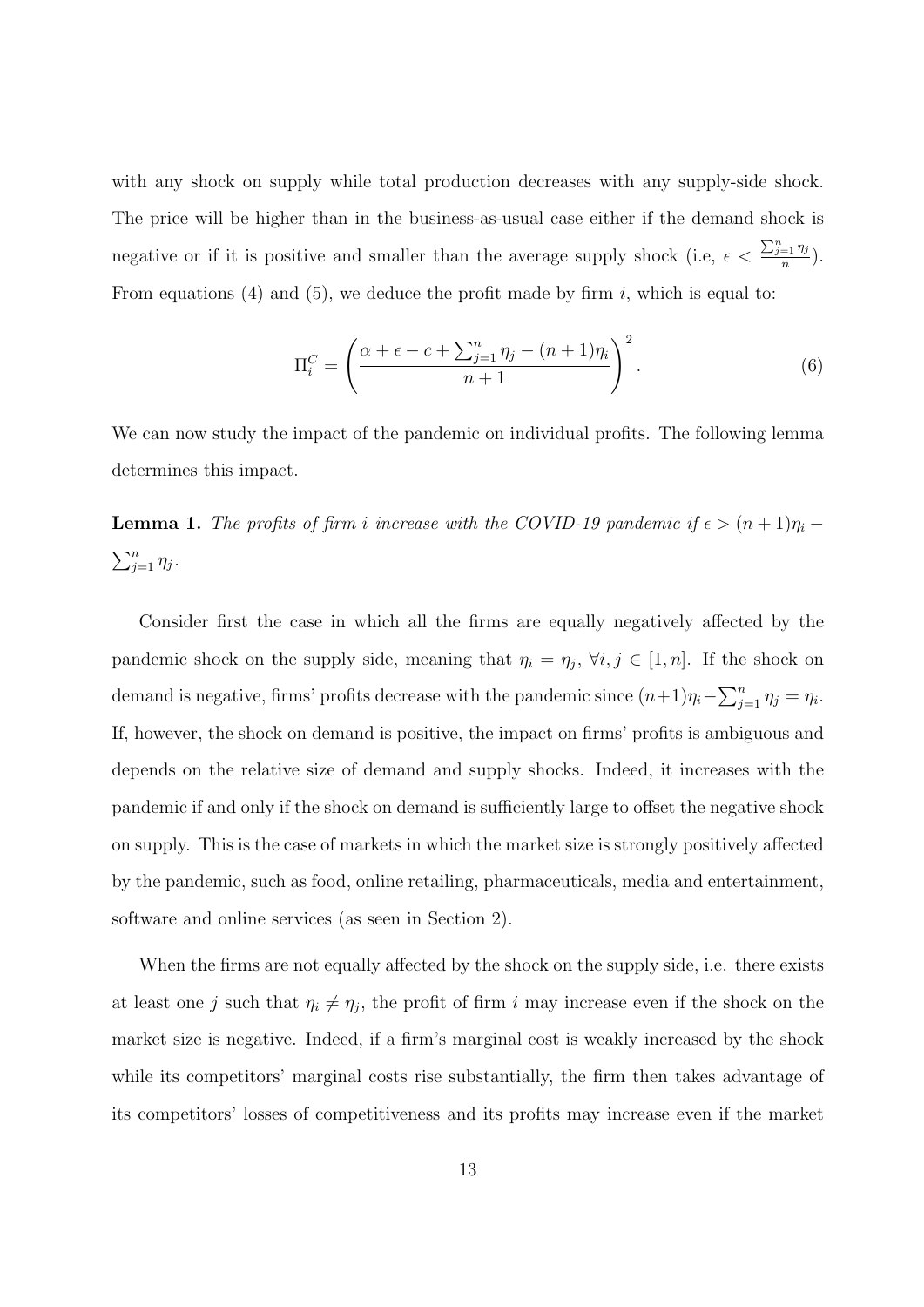size decreases.

Lemma 1 shows that an increase in firms' profits can come from firms' ex-ante choices but also from the out-of-control effects of the pandemic on demand and costs. Indeed, some choices made before the outbreak of the pandemic by firms can generate lower cost shocks than those experienced by their competitors (such as the development by retailers of online e-commerce platform). However, both a lower supply shock than those experienced by competitors and the demand shock can also be due to luck. For instance, insurance companies specialised in motor insurance and, somehow paradoxically health insurances, have experienced a fall in insurance claims during the pandemic due to self-preserving individual behaviours. We understand here that an increase in corporate profits cannot be completely explained by better performance or better choices by firms. Put differently, we see that from a risk pooling point of view, it seems legitimate to compensate for the gains and losses generated by the pandemic.

**The COVID-19 pandemic with the lockdown.** We use the superscript  $L$  to refer to this particular case. As in the previous scenario, the market size equals to  $\alpha + \epsilon$  and the marginal production cost of firm i is given by  $c + \eta_i$ . However, when a lockdown policy is implemented we assume the following: only  $m$  firms are active. Here we are interested in the effects of the implementation of the lockdown in the sector under examination.

We use the superscript  $a$  to refer to the active firms during the lockdown. The others are not able to produce at all. We proceed as before and we determine the quantity produced by an active firm  $i$ , which is given by:

$$
q_i^{La} = \frac{\alpha + \epsilon - c + \sum_{j=1}^m \eta_j - (m+1)\eta_i}{m+1}.
$$
 (7)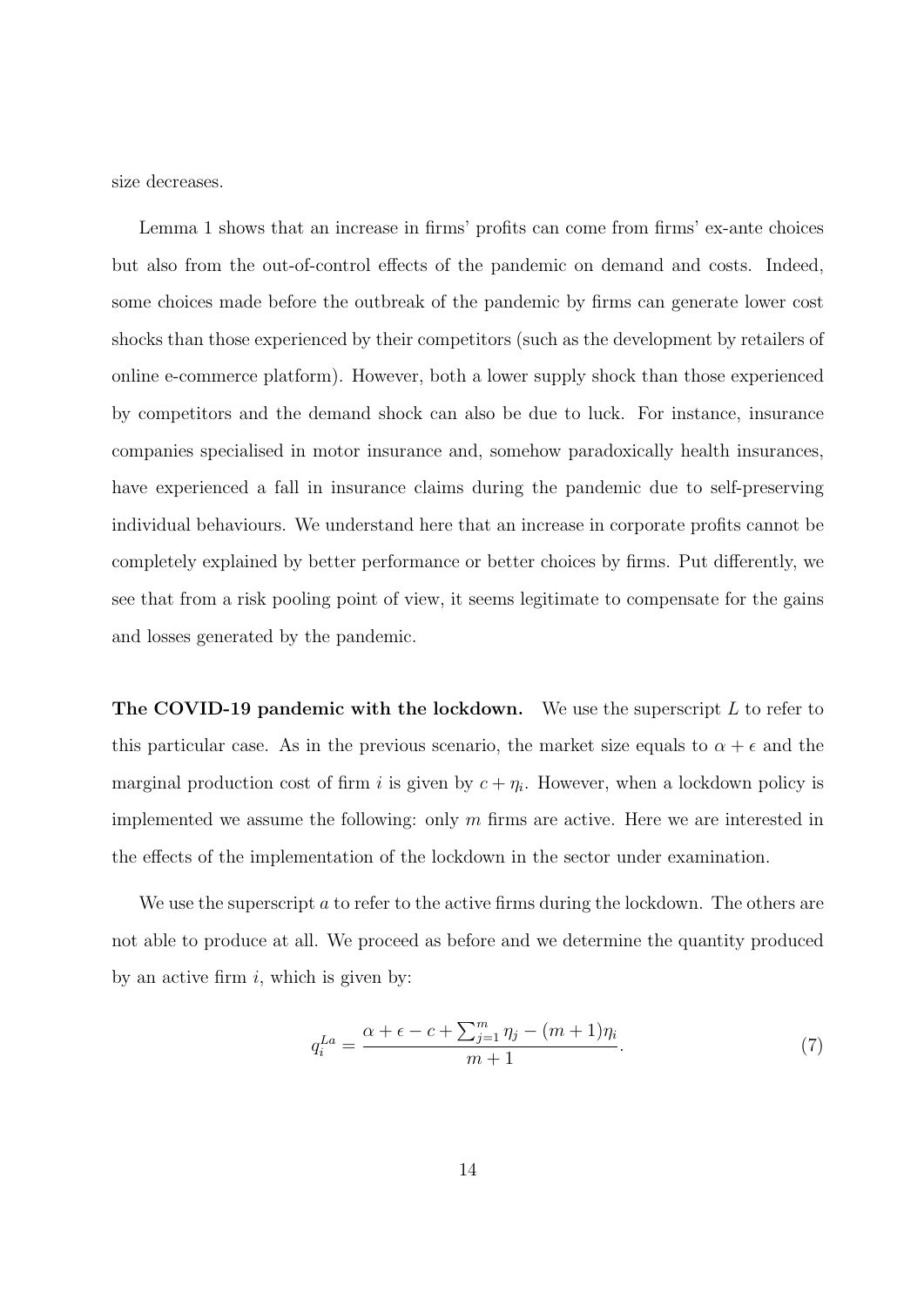The price of the product is then deduced and is equal to:

$$
p^{L} = \frac{\alpha + m(c - \epsilon) + \sum_{j=1}^{m} \eta_j}{m + 1}.
$$
\n
$$
(8)
$$

We easily show that the price will be higher than in the business-as-usual case either if the demand shock is negative or if it is positive and smaller than the average supply shock on the active firms (i.e,  $\epsilon < \frac{\sum_{j=1}^{m} \eta_j}{m}$  $\frac{m}{m}$ ).<sup>7</sup> In contrast, the comparison between the price in the COVID-19 scenario alone and the price with the lockdown is ambiguous and crucially depends on the cost shock to the firms that are no longer active as well as the number of active firms. For instance, if all firms are equally affected by the cost shocks, the price will be higher because there are fewer firms in the market and they will have more market power.

We deduce then that the profits of an active (inactive) firm  $i$  is given by:

$$
\Pi_i^{La} = \left(\frac{\alpha + \epsilon - c + \sum_{j=1}^m \eta_j - (m+1)\eta_i}{m+1}\right)^2, \quad (\Pi_i^{Ln} = 0).
$$
 (9)

We can now study both the impact of the pandemic and the lockdown on the profits as compared to the business-as-usual case. The following lemma determines this impact.

Lemma 2. If a lockdown policy is implemented, a firm which is not active loses as compared to the business-as-usual, while a firm which is active gains if and only if  $\epsilon > (1+m)\eta_i$  $\frac{n-m}{n+1}(\alpha-c) - \sum_{j=1}^{m} \eta_j$ .

Note that if firms are not able to participate to the market their profit will be nil. Therefore, as expected, excluded firms will lose compared to business-as-usual. However, a firm which is active can gain as compared to the business-as-usual depending on the number

<sup>&</sup>lt;sup>7</sup>Note also that if  $p^C > p^B$  then  $p^L > p^B$  given that  $n > m$ .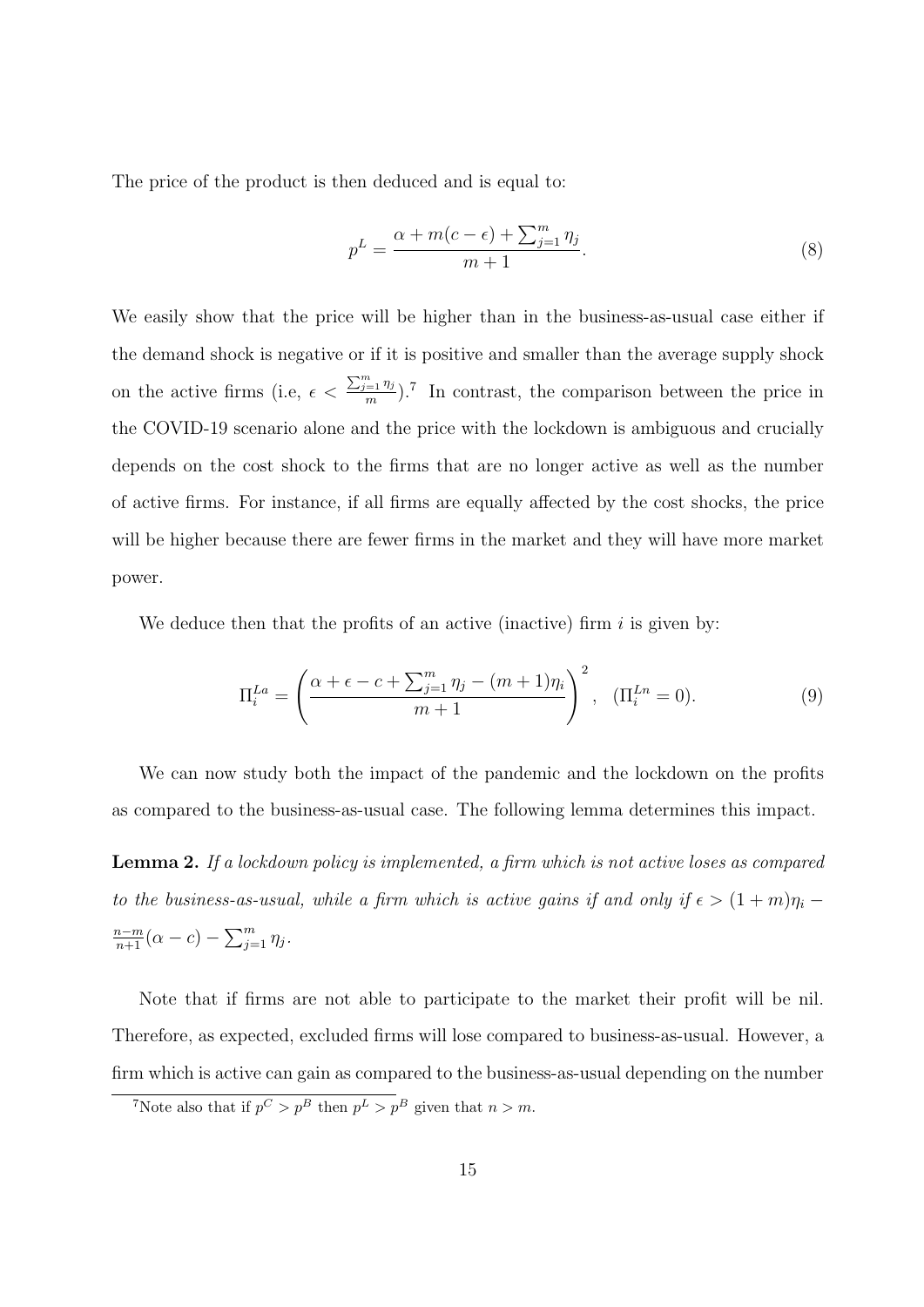of active firms, the shock to the market size and the shocks to the marginal production costs. Note that when all firms are active  $(m = n)$ , Lemma 2 corresponds to Lemma 1.

One possible extreme scenario is when only one firm is active  $(m = 1)$ . The firm will gain relatively to business-as-usual if and only if  $\epsilon > \eta_i - (1 - \frac{2}{n+1})(\alpha - c)$ . First of all, the larger the initial number of firms  $n$ , the more likely the condition above will be satisfied. This is because the lower the profits realised in business-as-usual by each firm and the single active firm becomes a monopoly. On the other hand, the lower the shock on the marginal cost of production, the more likely the firm gains relatively to business-as-usual. If the shocks are of the same size, that is  $\epsilon = \eta_i$ , the single active firm will always increase its profit as compared to business-as-usual. When  $\eta_i$  dominates  $\epsilon$  (or  $\epsilon$  is negative), then the likelihood of gains during the lockdown will be lower. More precisely, the gains will be dependent on the number of firms active in the market before the lockdown. Think for instance of online retailers which were able to remain active and gain market shares relative to firms which had to close their face-to-face activity due to lockdown measures.

Let's go back to the interesting case where m firms are active, with  $1 \lt m \lt n$ . Consider for a moment that all the firms are equally affected by the pandemic shock on the supply side,  $\eta_i = \eta_j$ ,  $\forall i, j \in [m, n]$ . In this particular scenario, the higher the number of active firms, the lower the likelihood that an active firm will have a higher profit compared to business-as-usual since the ability of an active firm to exercise its market power will be less likely. When the firms are not equally affected by the shock on the supply side, the effect of an increase in the number of active firms on the likelihood that profits will increase depends on the relative comparison between  $\eta_i$  and the shock that the additional active firms support, that is  $\sum_{j=1}^{m} \eta_j$ . The more the competitor's cost is affected relatively to the increase in the  $i$ -firm's cost, the greater the probability that the profit will increase with the number of active firms m.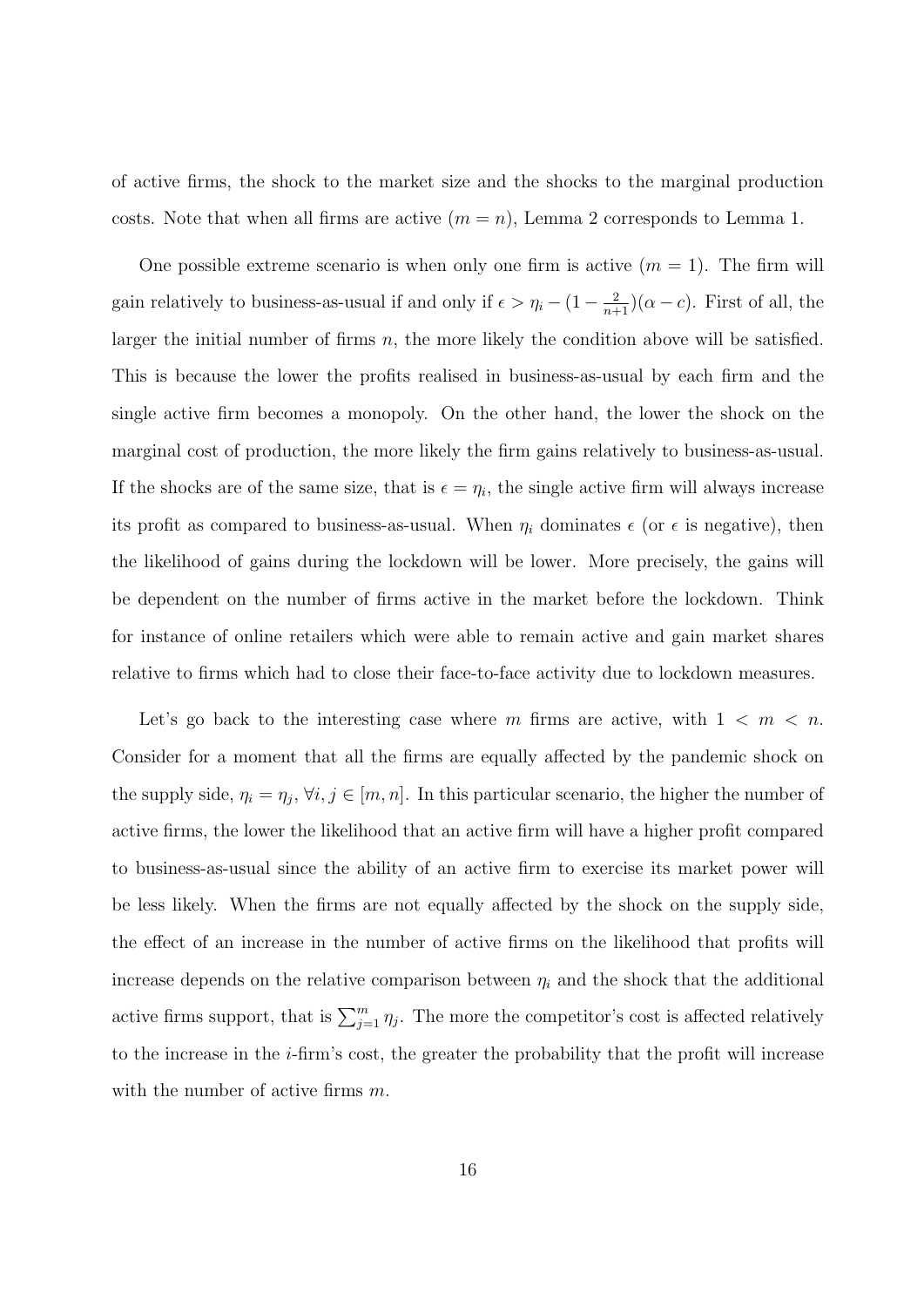We can now study the impact of the lockdown on the profits in isolation when at least one firm is not active  $m < n$  comparing profits in the COVID-19 pandemic case with lockdown and the pandemic without lockdown.<sup>8</sup> The following lemma determines the latter.

Lemma 3. The lockdown is detrimental for a firm which is not active. The lockdown is beneficial for a firm which is active if  $\epsilon > \bar{\epsilon} \equiv \frac{1+m}{n-m}$  $\frac{1+m}{n-m}$   $\sum_{j=m+1}^{n}$   $\eta_j$  −  $\sum_{j=1}^{m}$   $\eta_j$  −  $(\alpha - c)$ .

As already noted above, if firms are not able to participate to the market their profit will be nil. Excluded firms will, of course, lose compared to the COVID-19 pandemic case. When only one firm is active  $(m = 1)$ , the lockdown is beneficial for the latter if and only if,  $\epsilon > \frac{2}{n-1} \sum_{j=2}^{n} \eta_j - \eta_i - (\alpha - c)$ . In other words, the lower the supply shock supported by the inactive competitors, the more likely the lockdown will be beneficial for the active firm.

In the case of COVID-19 without lockdown, the higher the marginal cost of production of competitors, the higher the profit of a firm. The lockdown has two effects on the profit of a firm that remains active: it reduces the number of firms and it can also allow inefficient firms (high marginal cost of production) to disappear. As we have seen, the presence of an inefficient firm is positive for the profit of a firm relative to the presence of an efficient firm. Moreover, the more the active firm faces an increase in production costs, the less it benefits from the lockdown. Indeed, the higher the marginal cost of production of this firm, the lower the firm's profit after the lockdown.

Turning back to the case where m firms are active with  $1 < m < n$ , we derive simple comparative statics. Deriving the right-hand side above with respect to m, we get  $\frac{\partial \bar{\epsilon}}{\partial m}$  =  $(1+n)\bigg(\sum_{j=m+1}^n\eta_j-(n-m)\frac{\partial\sum_{j=1}^m\eta_j}{\partial m}\bigg)$  $\frac{(m-n)^2}{(m-n)^2}$ . When this derivative is positive, it means that a reduction in the number of active firms increases the probability that the firm in question benefits

<sup>&</sup>lt;sup>8</sup>Note that when all firms are active  $(m = n)$ , the lockdown has obviously no effect.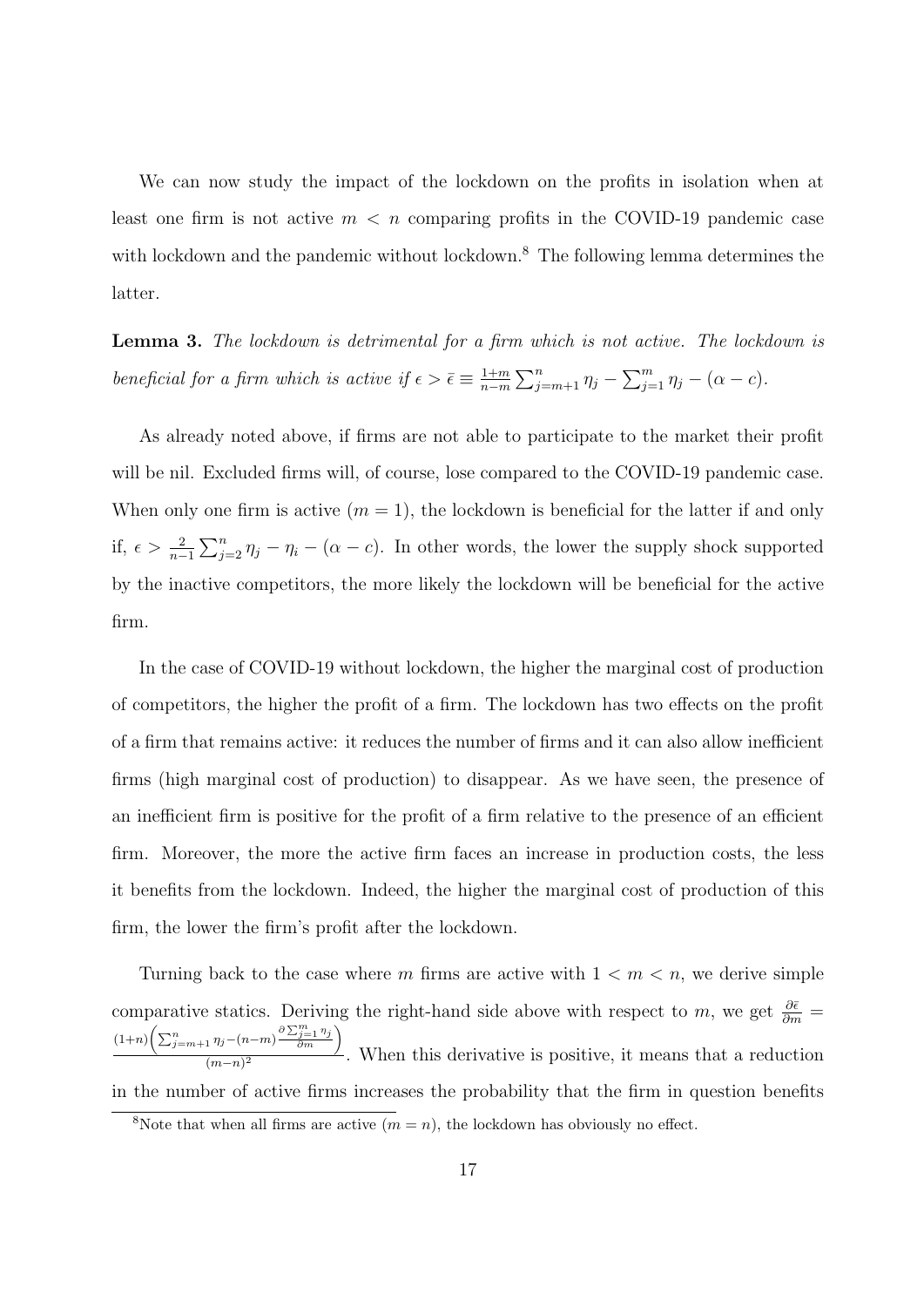from the lockdown. Notice that the derivative depends on the value of the cost shock experienced by the  $m$ -th firm and the average value of the shocks of firms that are no longer active with the lockdown. When the value of the cost shock borne by the  $m$ -th firm is smaller than the average value of the shocks of the firms that are no longer active with the lockdown, then the probability that the firm in question benefits from the lockdown increases.

These preliminary results highlight that some firms may benefit from the COVID-19 pandemic and/or the implementation of the lockdown while others may lose. We now want to understand whether the gains generated by the pandemic and the lockdown for some firms can compensate for the losses incurred by other firms. This is the objective of the next section.

### 5 Comparison between the gains and the losses

The question that interests us is the following: could the gains of some firms be used to offset the losses of the other firms? This is an important policy issue. To answer this question, we compare (i) the gains and losses generated by the lockdown and (ii) the gains and losses generated by both the pandemic and the lockdown.

It is obvious that the sum of the gains from COVID-19 and the lockdown are higher than the sum of the losses if and only if the sum of profits in the sector are higher in the lockdown and COVID-19 case than under the business-as-usual case (i.e.  $\Sigma_{i=1}^{n} \Pi_{i}^{L}$ )  $\sum_{i=1}^n \Pi_i^B$ ). Similarly, the gains from the lockdown will be greater than the losses from the lockdown if the profits for the industry as a whole are higher in the case of lockdown and COVID-19 than in the case of COVID-19 alone (i.e.  $\Sigma_{i=1}^n \Pi_i^L > \Sigma_{i=1}^n \Pi_i^C$ ).

The COVID-19 pandemic leads to a change in market size and production costs, whereas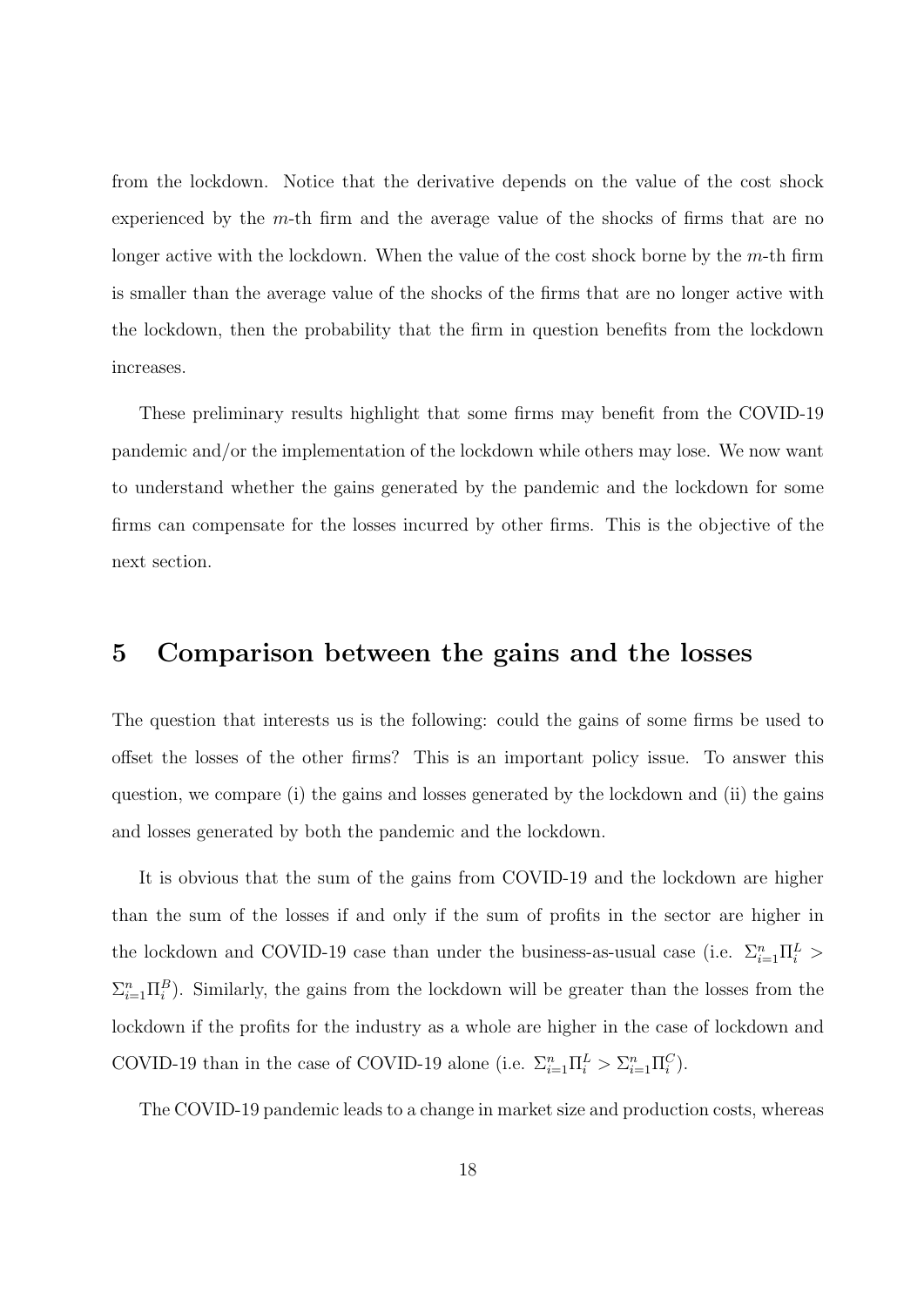the lockdown implies a reduction in the number of firms. Two main effects need to be taken into account to understand how industry profits are affected by the pandemic and the lockdown: a concentration of the market but also a market exclusion of some firms. Since firms withstand heterogeneous shocks, the latter effect can lead to the exclusion of efficient firms (withstanding low supply shocks) and/or inefficient firms (withstanding high supply shocks). Thus, in addition to a concentration effect that leads to an increase in the sector's profits, the second effect of firm exclusion can be positive or negative on the sum of profits, depending on the nature of the evicted firms. For the sake of simplicity, we separately study two cases: first, the supply shocks are identical for all firms; second, the supply shocks are different for the active and inactive firms during the lockdown. The results obtained in these scenarios allow to highlight the main mechanisms at work and to determine the conditions under which the gains can offset the losses.

**Case 1. The supply shocks are identical.** Let us assume that for each firm  $i$ , with  $i \in [1, n], \eta_i = \bar{\eta}$ . The superscript 1 refers to the case 1. The profit function in the business-as-usual case is given by equation 3. We rewrite the profit functions in the two other cases as follows:

$$
\Pi_i^{C,1} = \left(\frac{\alpha + \epsilon - c - \bar{\eta}}{n+1}\right)^2,\tag{10}
$$

$$
\Pi_i^{La,1} = \left(\frac{\alpha + \epsilon - c - \bar{\eta}}{m + 1}\right)^2. \tag{11}
$$

We calculate the sum of the profits in the two cases and we deduce the following proposition.

Proposition 1. Assume that the supply shocks are identical. Then:

 $(i)$  It is always possible to compensate the losses induced by the lockdown with the gains generated by the lockdown.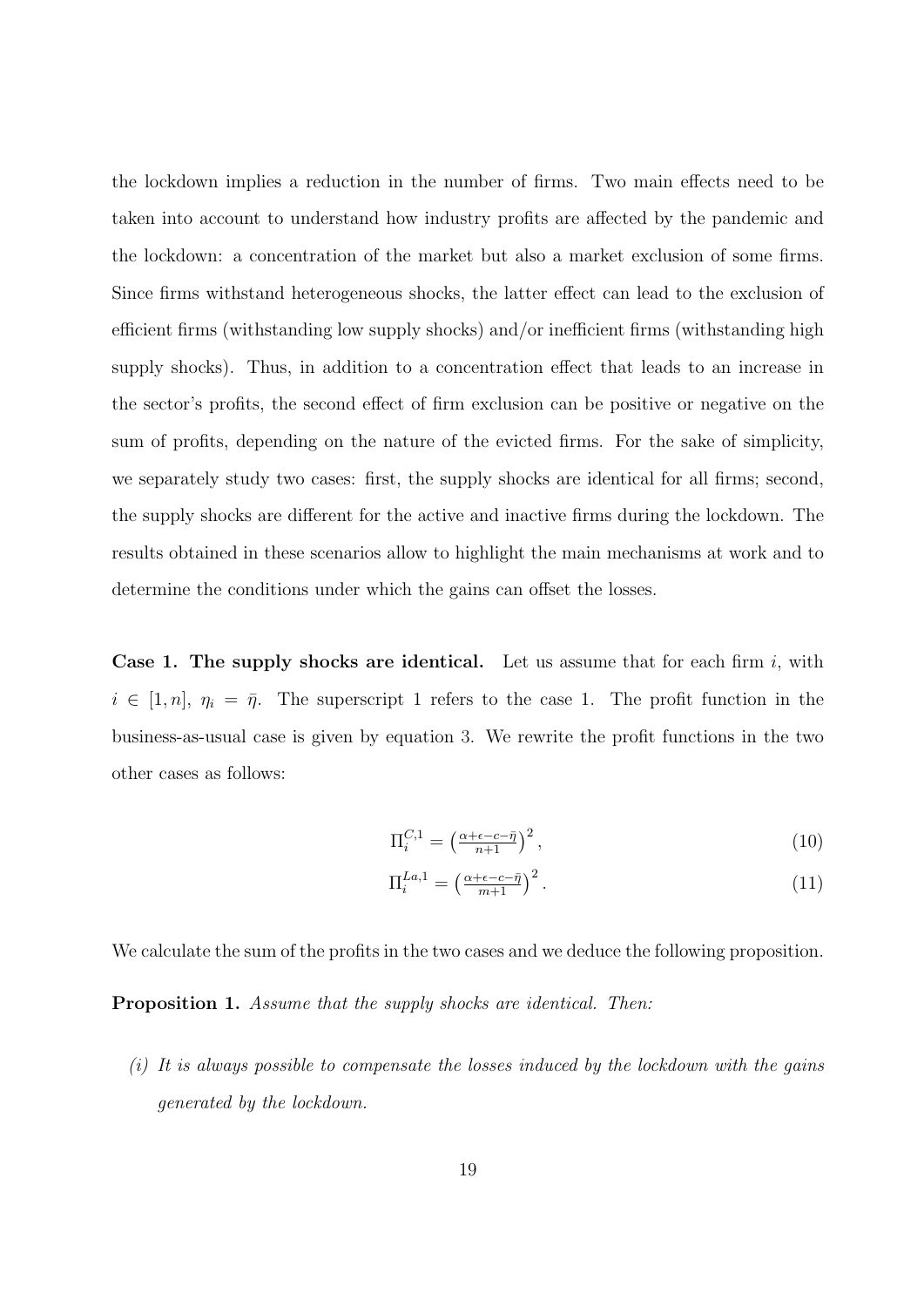(ii) It is possible to compensate the losses induced by COVID-19 and the lockdown with the gains generated by COVID-19 and the lockdown if  $\epsilon > \left(\frac{(m+1)\sqrt{n}}{(n+1)\sqrt{m}}-1\right)(\alpha-c)+\bar{\eta}$ .

*Proof.* Using equations (10) and (11), it is straightforward to show that  $|m(\Pi_i^{La,1} - \Pi_i^{C,1})|$  $\binom{C,1}{i}$  >  $|(n-m)\Pi_i^{C,1}| \ll\gg |m\Pi_i^{La,1}|$  $\left| \sum_{i=1}^{L a, 1} \right| > \left| n \prod_{i=1}^{C, 1} \right|$  $\binom{C+1}{i} \leq p \geq m$ . Because  $n > m$ , it follows directly that it is always possible to compensate the losses induced by the lockdown with the gains generated by the lockdown (i). The result (ii) in Proposition 1 can be proven using equations (11) and (3). Indeed,  $|m(\Pi_i^{La,1} - \Pi_i^B)| > |(n-m)\Pi_i^B| \ll \ge |m\Pi_i^{La,1}$  $\left| \sum_{i=1}^{L a, 1} \right| > \left| n \prod_{i=1}^{B} \right|$  $\langle \implies \epsilon \rangle \left( \frac{(m+1)\sqrt{n}}{(n+1)\sqrt{m}} - 1 \right) (\alpha - c) + \bar{\eta}.$  $\Box$ 

Let us comment Proposition 1. The gains from the lockdown will be greater than the losses from the lockdown if the profits for the industry as a whole are higher in the case of the lockdown and COVID-19 than in the case of COVID-19 alone (i). Since the shocks are identical, the lockdown does not imply a selection of efficient or inefficient firms. Thus, the lockdown has a single effect which is to reduce the number of firms. Therefore, the sum of the profits in the case of lockdown and COVID-19 are higher than in the case of COVID-19 alone. We conclude that, if supply shocks are identical, it is always possible to compensate the losses with the gains generated by the lockdown during the pandemic. This result is particularly important and highlights that to compensate for the losses generated by the lockdown, it seems legitimate and sufficient to collect the gains generated by the lockdown.

Compared to business-as-usual, COVID-19 and the lockdown induce three effects: a change in market size, an increase in the marginal costs of production of all firms and a reduction in the number of firms in the market. While the first effect can be positive or negative on the sum of industry profits (positive if size increases and negative otherwise), the second is always negative while the third is always positive. Thus, the ability to offset losses by gains depends on the balance of these three effects. We demonstrate that it is possible to compensate the losses with the gains generated by COVID-19 and the lockdown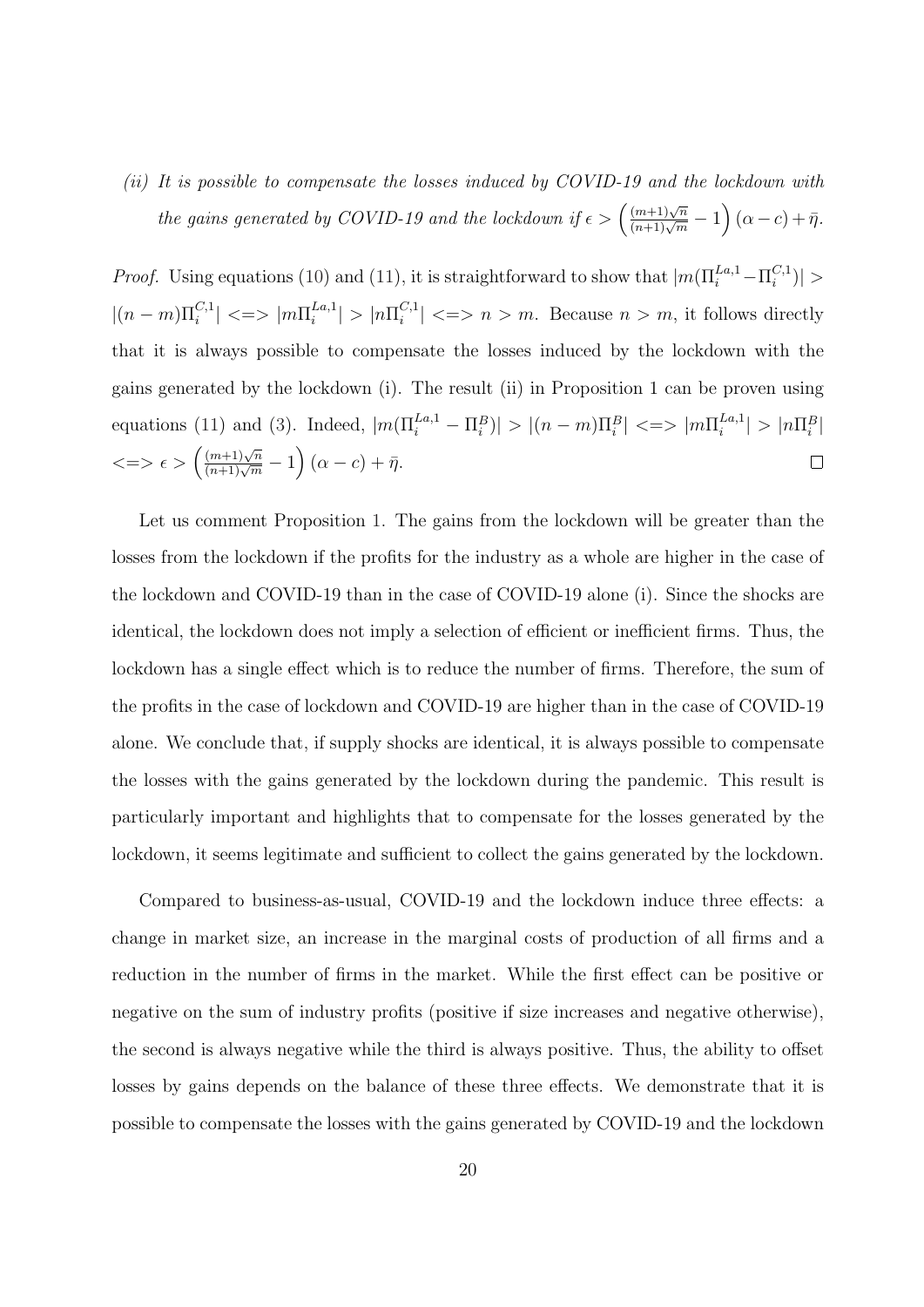if the demand shock (i.e.  $\epsilon$ ) is above a threshold depending on the number of initial firms, active firms and supply shock  $\bar{\eta}$ .

Consider for a moment a positive demand shock, i.e.  $\epsilon > 0$ . An increase in such a shock increases the probability that total losses are offset by total gains. Indeed, an increase in the size of the market leads to an increase in profits under a pandemic and lockdown regime compared to a pandemic regime. Consider now a negative demand shock, i.e.  $\epsilon$  < 0. An increase in such a shock decreases the likelihood that total losses are offset because it will lead to a decrease in profits under a pandemic and lockdown regime. The rise of the supply shock  $(\bar{\eta})$  decreases the probability that total losses are offset by total gains. Indeed, an increase in the supply shock implies a decrease in profits in the COVID-19 and lockdown case. An increase in the number of firms before the occurrence of COVID-19 increases the probability that total losses are offset by total gains (i.e.  $\partial \left( \left( \frac{(m+1)\sqrt{n}}{(n+1)\sqrt{m}}-1 \right) (\alpha-c)+\bar{\eta} \right)$  $\frac{(\frac{1}{n}-1)(\alpha-c)+\eta)}{\partial n} = -\frac{(m+1)(n-1)(\alpha-c)}{2\sqrt{m}\sqrt{n}(n+1)^2}$  $\frac{n+1(n-1)(n-c)}{2\sqrt{m}\sqrt{n}(n+1)^2}$  < 0). Indeed, the more firms there are initially, the lower the profits and therefore the lower the losses. Finally, a decrease in the number of active firms after the lockdown increases the probability that total losses are offset by total gains (i.e.  $\frac{\partial \left( \left( \frac{(m+1)\sqrt{n}}{(n+1)\sqrt{m}}-1 \right) (\alpha-c)+\bar{\eta} \right)}{\partial m}$  $\frac{1}{\partial m}$  =  $\frac{1}{\sqrt{2m}}$  =  $\frac{(m-1)\sqrt{n}(\alpha-c)}{2m^{3/2}(n+1)}$  > 0) since the profits after lockdown will be higher.

Result (ii) of the Proposition 1 is just as important as result (i). Indeed, it shows that under certain conditions the total gains could offset the total losses generated. In other words, if the objective is to offset the losses generated by the same sector, it is not necessary to implement a 100% retroactive tax on excess profits to subsidise firms that have had losses since the excess profits are higher than the losses.

One can also note that under some specific conditions the gains generated by the lockdown that could be considered illegitimate would be sufficient to subsidise the losers of the crisis. Considering equations (11), (10) and (3), we observe that  $|m(\Pi_i^{La,1} - \Pi_i^{C,1})|$  $\binom{C,1}{i}$  >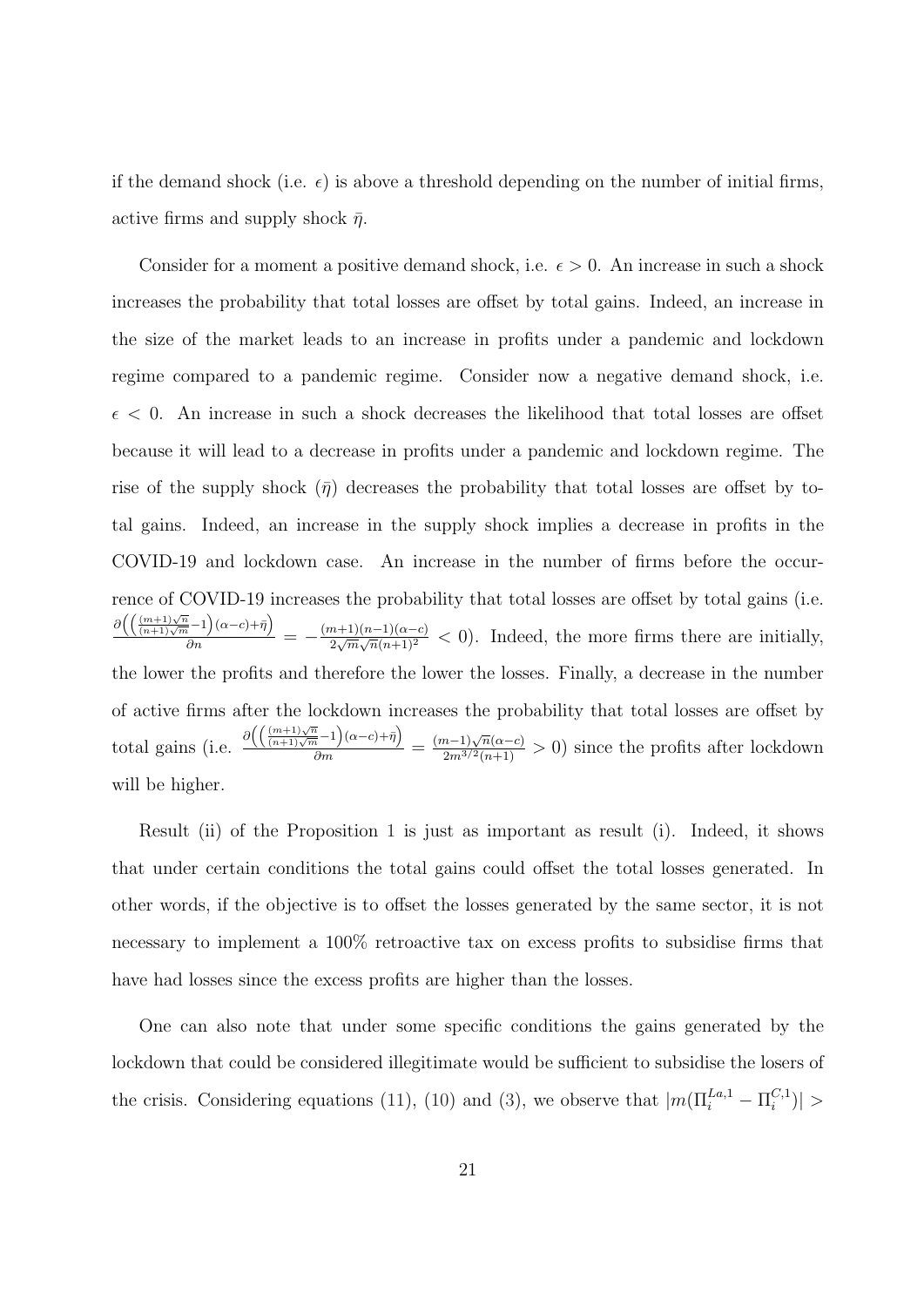$|(n-m)(\Pi_i^{Ln} - \Pi_i^B)| \leq \geq \epsilon > \left(\frac{(m+1)}{\sqrt{m}\sqrt{n+m+2}} - 1\right)(\alpha - c) + \bar{\eta}, \text{ with } \left(\frac{(m+1)}{\sqrt{m}\sqrt{n+m+2}} - 1\right)$  $\left(\frac{(m+1)\sqrt{n}}{(n+1)\sqrt{m}}-1\right)$ . Here, the policy implication is the following: to redistribute resources between winners and losers it would be sufficient not to implement a tax on excess profits but a tax on the gains from the lockdown.

To understand under which conditions the compensation of losses by gains is possible, we study the effects of the pandemic and the lockdown on the total surplus of the considered sector. First of all, let us define the total surplus in our partial equilibrium economy as the sum of the firms' profits and the consumers' surplus. The latter is the sum of the differences between the willingness to pay and the market price. Given linear demand, it amounts to  $(Q<sup>k</sup>)<sup>2</sup>/2$ , with  $k \in \{B, C, L\}$ . We do not refer to welfare but to total surplus because we do not take into account the medical and social costs generated by COVID-19 but only the economic effects on a given sector in partial equilibrium. The notion of an increase in total surplus must of course be taken with great caution. It only means an increase in consumer surplus and profits in a sector without taking into account the health and social effects borne by the agents of this sector. With this in mind, we derive the following total surplus functions for the business-as-usual, COVID-19 pandemic and lockdown scenarios, respectively:

$$
TS^{B} = \frac{n(n+2)(\alpha - c)^{2}}{2(n+1)^{2}}
$$

$$
TS^{C} = \frac{n(n+2)(\alpha - c - \bar{\eta} + \epsilon)^{2}}{2(n+1)^{2}}
$$

$$
TS^{L} = \frac{m(m+2)(\alpha - c - \bar{\eta} + \epsilon)^{2}}{2(m+1)^{2}}
$$

We can now study how total surplus is affected by the COVID-19 crisis and by the lockdown. Let us define the following thresholds:  $\tilde{\epsilon} = \left(\frac{(m+1)\sqrt{n}}{(n+1)\sqrt{m}}-1\right)(\alpha-c)+\bar{\eta}, \hat{\epsilon} =$  $\sqrt{ }$  $1 - \frac{m+1}{\sqrt{m}}$  $\frac{m+1}{(n+1)\sqrt{\frac{m(m+2)}{n(n+2)}}}$  $(c - \alpha) + \bar{\eta}$  and  $\bar{\epsilon} = \bar{\eta}$ , with  $\hat{\epsilon} > \bar{\epsilon} > \tilde{\epsilon}$ , given  $n > m \geq 1$ .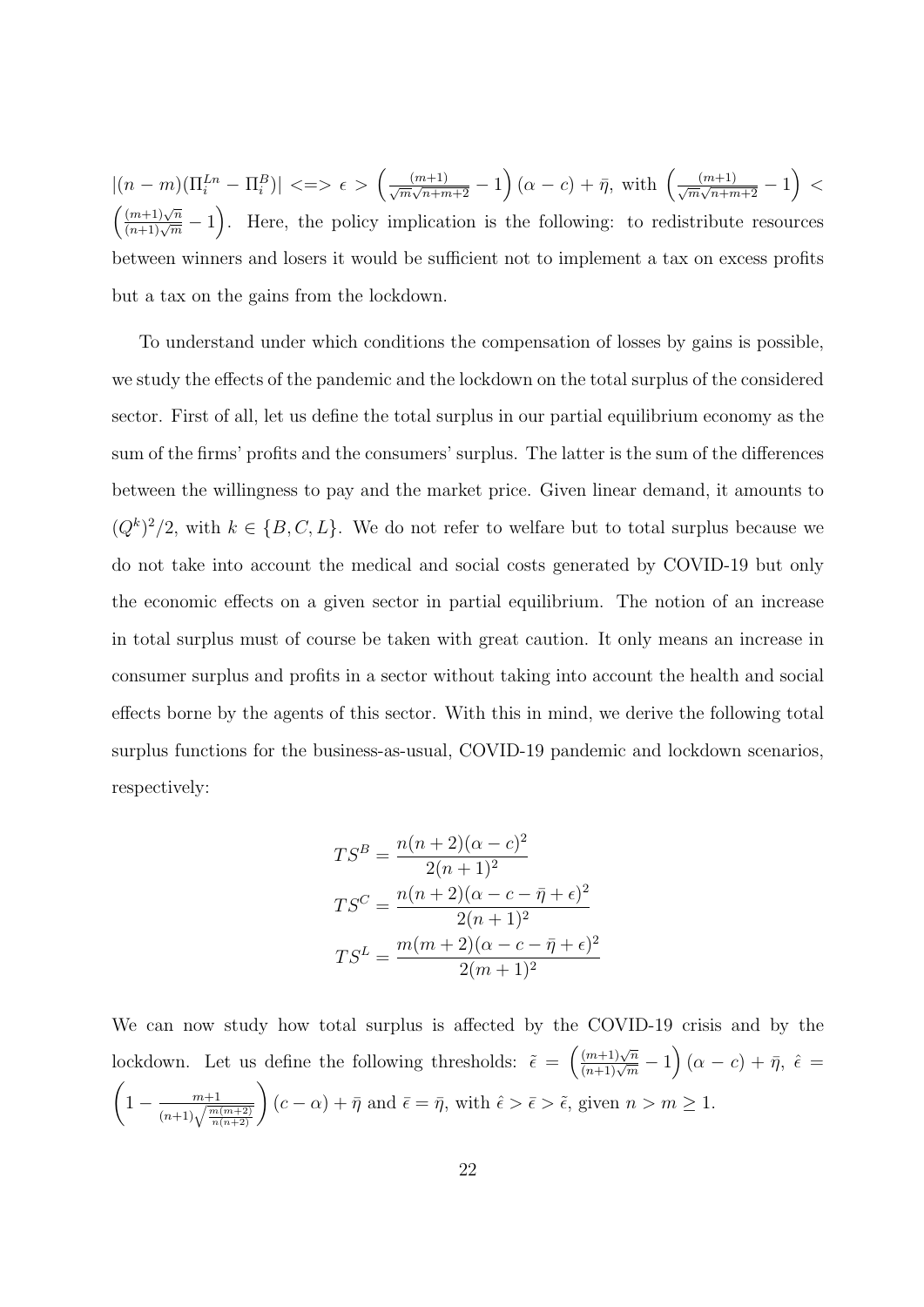In Table 1 we compare the gains generated by COVID-19 and the lockdown with the the losses induced by COVID-19 and the lockdown, and total surpluses according to the shock on demand.

| Table 1: Comparison of the gains and the losses and comparison of the total surpluses |  |  |  |  |  |  |
|---------------------------------------------------------------------------------------|--|--|--|--|--|--|
| according to the shock on demand.                                                     |  |  |  |  |  |  |

|                    | $\epsilon < \epsilon$ | $\epsilon \in [\tilde{\epsilon}, \bar{\epsilon}]$ | $\epsilon \in [\bar{\epsilon}, \hat{\epsilon}]$ | $\epsilon > \hat{\epsilon}$ |
|--------------------|-----------------------|---------------------------------------------------|-------------------------------------------------|-----------------------------|
| Compensation of    |                       |                                                   |                                                 |                             |
| losses with gains  | $\mathbf{n}$          | yes                                               | yes                                             | yes                         |
| Comparison between |                       |                                                   |                                                 |                             |
| $TS^B$ and $TS^C$  | $TS^B > TS^C$         | $TS^B > TS^C$                                     | $TS^B < TS^C$                                   | $TS^B < TS^C$               |
| Comparison between |                       |                                                   |                                                 |                             |
| $TS^B$ and $TS^L$  | $TS^B > TS^L$         | $TS^B > TS^L$                                     | $TS^B > TS^L$                                   | $TS^B < TS^L$               |
| Comparison between |                       |                                                   |                                                 |                             |
| $TS^C$ and $TS^L$  | $TS^C > TS^L$         | $TS^C > TS^L$                                     | $TS^C > TS^L$                                   | $TS^C > TS^L$               |

The advantage of Table 1 is that it allows us to compare the level of demand shock needed for the gains to cover the losses with the levels that generate an increase in total surplus from either the COVID-19 or the lockdown or both. First, we note that when the supply shocks are identical, introducing a lockdown always depreciates the total surplus. Indeed, by reducing the number of companies, the lockdown increases the market power of companies and generates a dead-weight loss of the total surplus. Let us now focus on the comparison of the total surplus between the business-as-usual case and the COVID-19 case. In such a symmetric case, the comparison of the total surplus depends on the comparison of the total output. When the demand shock is positive and greater than the supply shock, output in the COVID-19 case is greater than in the business-as-usual case and thus total surplus in the COVID-19 case is greater than in the business-as-usual case. Let us now turn to the comparison of total surplus between the business-as-usual case and the lockdown case. By combining the two effects detailed above, we can easily understand that in order to obtain a higher total surplus in the lockdown case than in the businessas-usual case, the shock to demand must be important  $(\epsilon > \hat{\epsilon})$ , that is a demand shock sufficiently greater than the shock to supply. Finally, we can compare this threshold with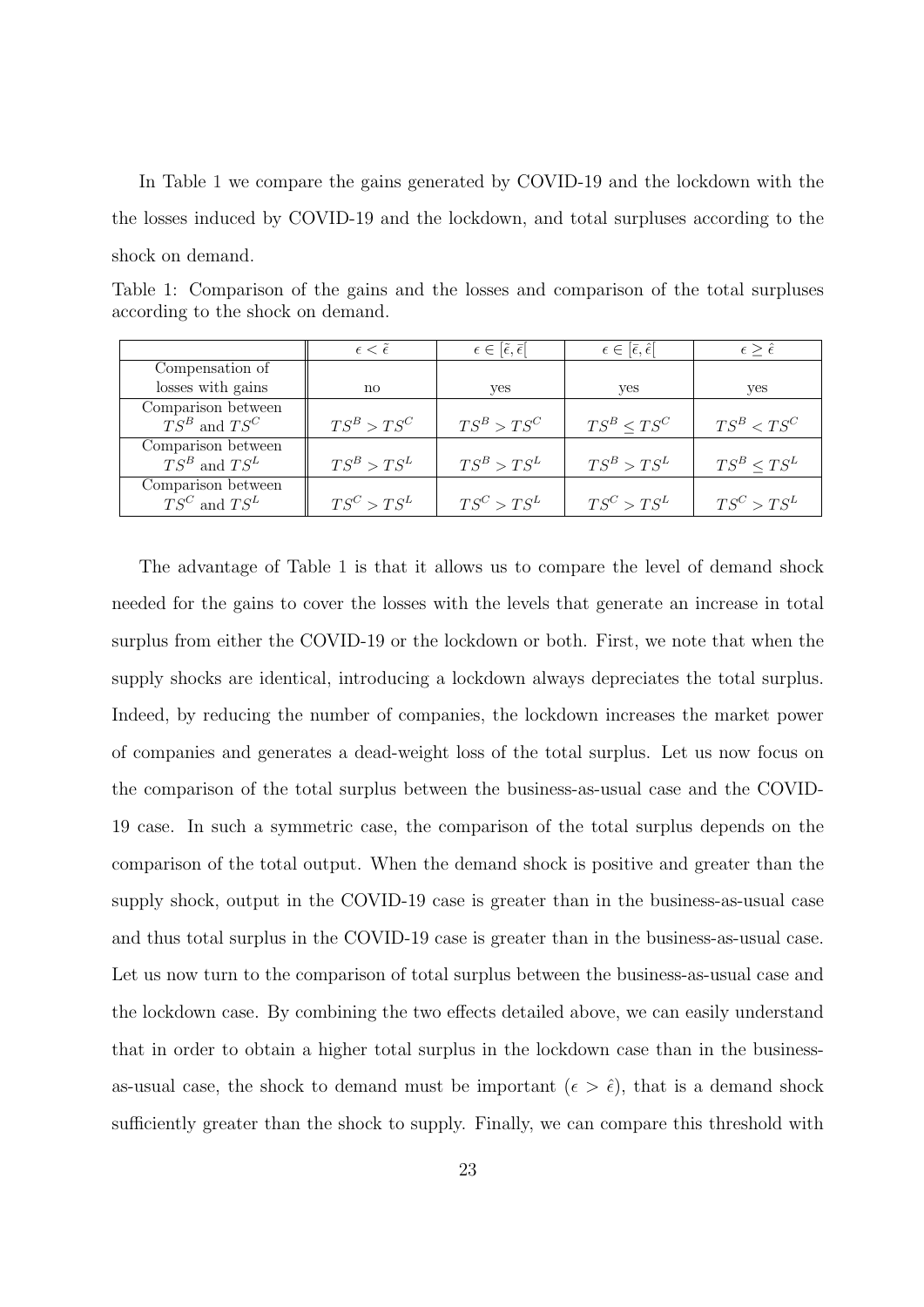the one that makes the gains compensate the losses. Since  $\hat{\epsilon}$  is larger than  $\tilde{\epsilon}$ , we conclude that the ability to offset losses against gains does not require an increase in total surplus.

Case 2. Two kinds of firms: online and offline. Let us now assume that the shock is not the same for all firms. Think for instance to the effects of COVID-19 and a lockdown policy on online and offline firms operating in the same sector. The costs of both types of firms will be affected differently by the COVID-19 pandemic. The lockdown will also prevent offline firms from producing. The superscript 2 refers to this second case. More precisely, we consider the case in which the shock on the active firms  $(\eta_a)$  will be different from the shock on the inactive firms  $(\eta_{na})$ . Of course, this is a simplification of reality because each firm suffers a different shock. However, for the sake of analytical tractability we consider that  $\eta_a$  ( $\eta_{na}$ ) is the same for all active (inactive) firms. We define the profit functions as follows:

$$
\Pi_{i,a}^{C,2} = \left(\frac{\alpha + \epsilon - c + (m - n - 1)\eta_a + (n - m)\eta_{na}}{n + 1}\right)^2, \tag{12}
$$

$$
\Pi_{i,na}^{C,2} = \left(\frac{\alpha + \epsilon - c + m\eta_a - (1+m)\eta_{na}}{n+1}\right)^2,\tag{13}
$$

$$
\Pi_i^{La,2} = \left(\frac{\alpha + \epsilon - c - \eta_a}{m + 1}\right)^2.
$$
 (14)

For simplicity we consider that  $\eta_{na} = \eta_a + x$ , with  $x \in \mathbb{R}$ . Positive individual production quantities require the following:  $q_i^{La} > 0$ ,  $q_{i,a}^C > 0$  and  $q_{i,na}^C > 0$  that is  $\epsilon > (c - \alpha) + \eta_a$ ,  $\epsilon > (c - \alpha) + \eta_a + x(m - n)$  and  $\epsilon > (c - \alpha) + \eta_a + x(1 + m)$ , respectively.

As for the previous case, we calculate the sum of the profits and we deduce the following proposition: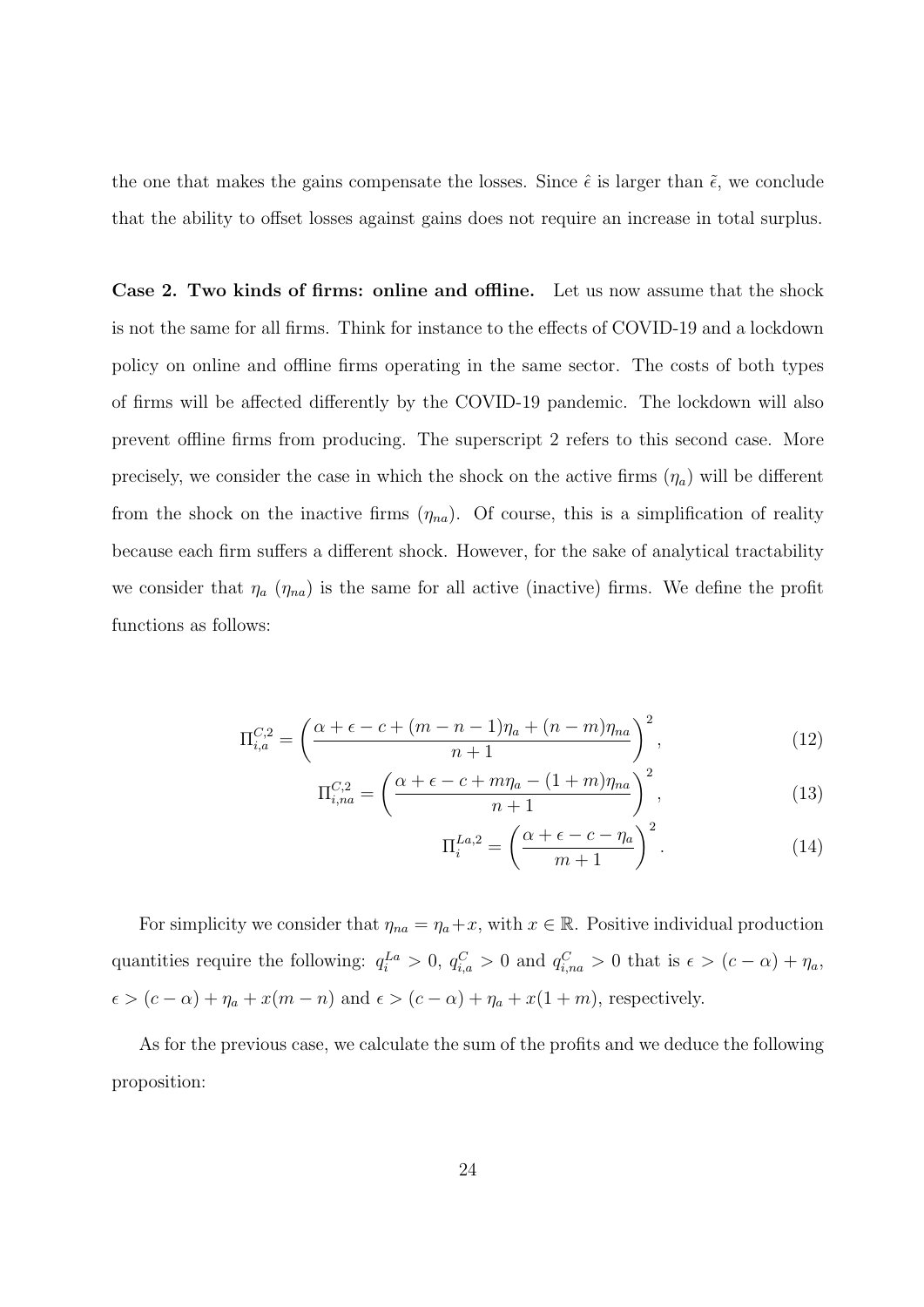**Proposition 2.** Assume that the supply shocks are different for active and inactive firms, that is  $\eta_a \neq \eta_{na}$ . Then:

- (i) When  $\eta_a < \eta_{na}$ , it is always possible to compensate the losses induced by the lockdown with the gains generated by the lockdown.
- (ii) When  $\eta_a > \eta_{na}$  and  $n > (1 + 2m + 2m^2)/m$ , it is always possible to compensate the losses induced by lockdown with the gains generated by the lockdown. When  $\eta_a > \eta_{na}$ and  $n < (1+2m+2m^2)/m$ , it is possible to compensate the losses induced by lockdown with the gains generated by the lockdown if and only if the shock on demand is such that  $\epsilon > (c - \alpha) + \eta_a - \frac{(1+m)(1+m(2+n))x}{mn-1}$  $\frac{1+m(2+n))x}{mn-1}$ .
- (iii) It is always possible to compensate the losses induced by COVID-19 and lockdown with the gains generated by COVID-19 and lockdown if  $\epsilon > (\frac{(m+1)\sqrt{n}}{(n+1)\sqrt{m}}-1)(\alpha-c)+\eta_a$ .

*Proof.* Using equations (12), (13) and (14), it is straightforward to show that  $|m(\Pi_i^{La,2} |\Pi_{i,a}^{C,2}|>|(n-m)(\Pi_{i}^{Ln}-\Pi_{i,na}^{C,2})| \ll\Rightarrow \epsilon>(c-\alpha)+\eta_a-\frac{(1+m)(1+m(2+n))x}{mn-1}$  $\frac{(1+m(2+n))x}{mn-1}$ . When  $\eta_a < \eta_{na}$  (i.e.  $x > 0$ ) the condition that makes  $q_{i,na}^C > 0$ , that is  $\epsilon > (c - \alpha) + \eta_a + x(1 + m)$  guarantees that  $\epsilon > (c - \alpha) + \eta_a - \frac{(1+m)(1+m(2+n))x}{mn-1}$  $\frac{(1+m(2+n))x}{mn-1}$  is always satisfied and result (i) holds for all parameters' value. When  $\eta_a > \eta_{na}$  (i.e.  $x < 0$ ) the condition that makes  $q_{i,a}^C > 0$ , that is  $\epsilon > (c-\alpha)+\eta_a+x(m-n)$ , guarantees that it is possible to compensate the losses induced by the lockdown with the gains generated by the lockdown when  $n > (1+2m+2m^2)/m$ . When  $n < (1 + 2m + 2m^2)/m$ , it is possible to compensate the losses induced by the lockdown with the gains generated by the lockdown if and only if  $\epsilon > (c - \alpha) + \eta_a - \frac{(1+m)(1+m(2+n))x}{mn-1}$  $\frac{(1+m(2+n))x}{mn-1},$ as claimed in the result (ii). The result (iii) in Proposition 2 can be proven using equations (14) and (3). Indeed,  $|m(\Pi_i^{La,2} - \Pi_i^B)| > |(n-m)\Pi_i^B| \leq > |m\Pi_i^{La,2}|$  $\left| \sum_{i=1}^{L a, 2} \right| > \left| n \prod_{i=1}^{B} \right| \leq 1$  $\epsilon > \left(\frac{(m+1)\sqrt{n}}{(n+1)\sqrt{m}}-1\right)(\alpha-c)+\eta_a.$ 

 $\Box$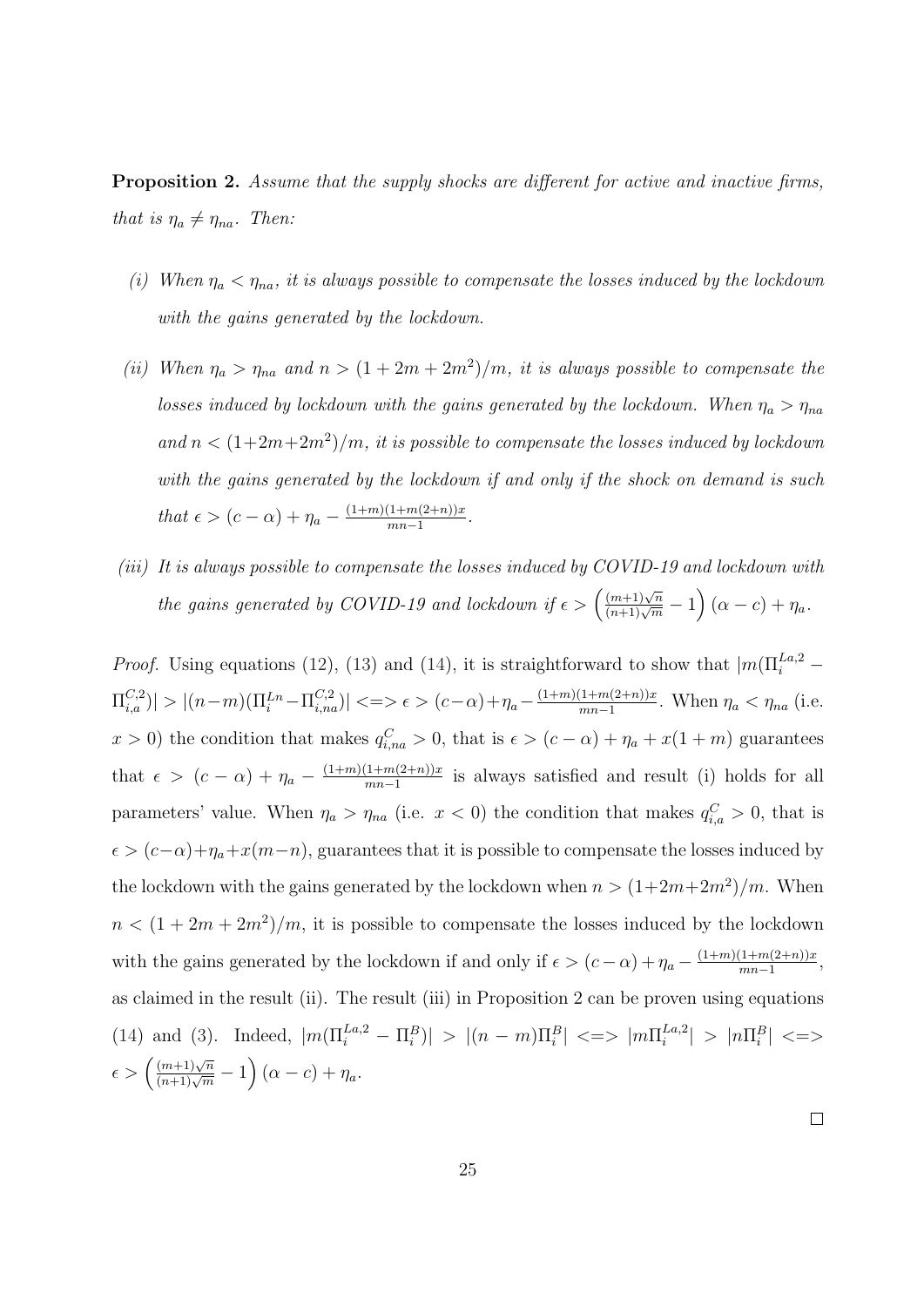The first remark we can make is that the condition under which the total gains offset the total losses is the same as in the previous case. Indeed, in the lockdown case, the active firms, the online ones, all have the same production cost. Second, the compensation of the losses due to the lockdown by the gains generated by the lockdown is not always possible, whereas in the case where all the production shocks are symmetrical it was. This difference comes from the fact that in the case of the COVID-19 without lockdown the profits of the online firms and the offline firms are different. As we have discussed previously, two main effects need to be taken into account to understand how industry profits are affected by the pandemic and the lockdown: a concentration of the market but also an exclusion of the market of some firms. Here, the offline firms are excluded from the market.

First, we demonstrate that when the shock for the online firms is lower than the shock for the offline firms, it is always possible to compensate the losses induced by the lockdown with the gains generated by lockdown. Indeed, when the inactive firms are less efficient than the active ones, their profits under the COVID-19 case are lower than what they would get if all the shocks were identical. Moreover, the profits in the lockdown case, when offline and online firms are asymmetrically impacted, are the same as if all shocks were identical to the ones of the offline firms. Using Proposition 1, we deduce that it is possible to offset the losses with the gains generated by lockdown.

Second, we show that when the shock for the online firms is higher than the shock for the offline firms and the number of active firms is sufficiently low regarding to the initial number of firms, it is always possible to compensate the losses induced by the lockdown with the gains generated by the lockdown. Indeed, since the number of active firms is low, the active firms can exercise more market-power and get higher profits.

Third, we determine that when the shock for the online firms is higher than the shock for the offline firms and the number of active firms is not sufficiently low regarding to the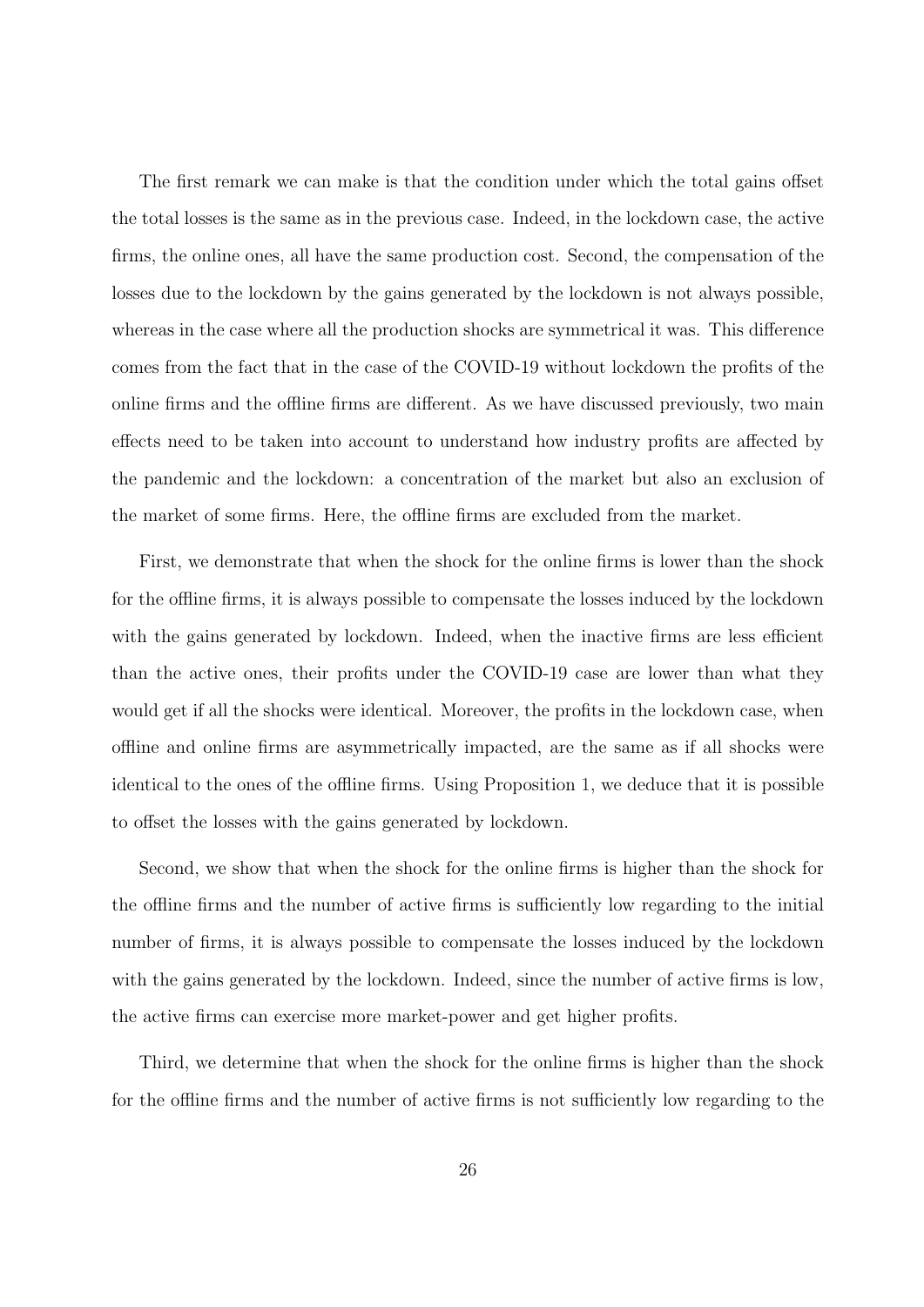initial number of firms, it is possible to compensate the losses induced by the lockdown with the gains generated by the lockdown if the shock on demand is sufficiently large. The greater the demand shock, the greater the profit obtained by the active companies.

Finally, we show that when the supply shocks are different it is always possible to compensate the losses induced by the pandemic and the lockdown with the gains generated by the pandemic and the lockdown if the demand shock is larger than a threshold dependent on the number of initial firms, active firms during the lockdown, and supply shocks.

Robustness: Let us now discuss about the robustness of our results. We will mainly discuss about the shape of the demand function and the kind of competition. We are interested in how the result that gains can offset losses is affected by relaxing the linear demand and competition à la Cournot. Let us start with the linear demand assumption. As demonstrated by Seade (1985), Kimmel (1992) and Février and Linnemer (2004), when the demand function is general and the elasticity of the demand slope is sufficiently high, an increase in the marginal cost of all firms induces an increase in profits. To get the intuition, consider an isoelastic demand function. If the elasticity of demand is sufficiently weak, the increase in the mark-up will be higher than the output reduction and profits increase. Such a result cannot be obtained with a linear demand. In such a case, profits decrease as marginal costs increase. Thus when demand is isoelastic, shocks may help firms coordinate to raise prices and increase firms' profits. This additional effect would reinforce our results that gains can offset losses because gains would a priori be greater when demand elasticity is low. Let us now turn to different kinds of competition. Assume two firms competing  $\hat{a}$ la Hotelling. If the two firms are very close, either geographically or in terms of product differentiation, profits will be very low because the firms will compete particularly fiercely on price. If one of them is no longer active because of the lockdown, the other will have a monopoly and will make significant profits. It is clear that the gains will offset the losses.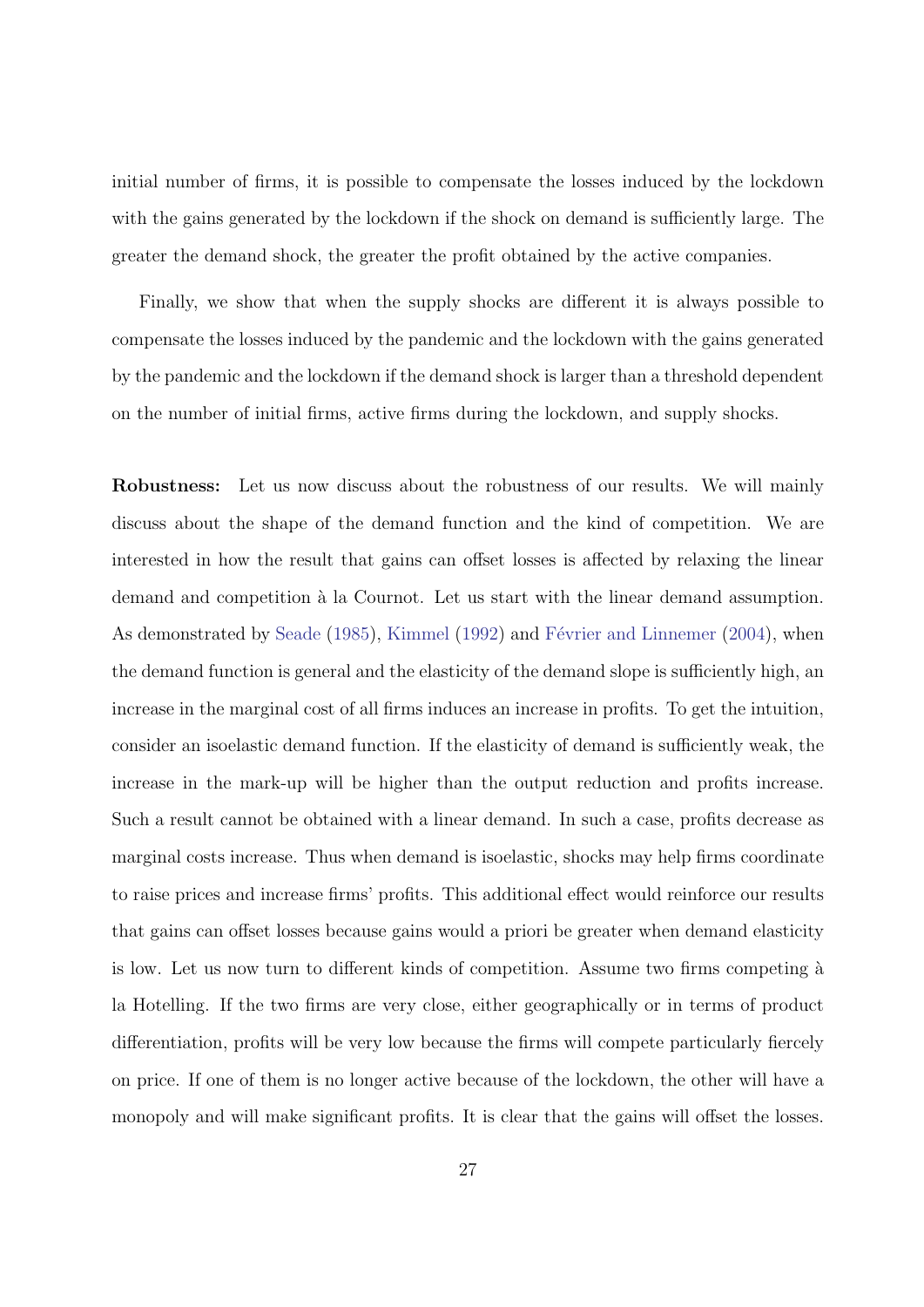Finally, we can wonder how compensation is affected if other policies are put in place, such as price regulation. For instance, during the first wave of the pandemic in France, the price of hydro-alcoholic gels was regulated. Regulating price reduces the profits under the two cases considered in the paper: the Covid case and the lockdown case. Regulating price does not compulsory lead to zero profit but leads to a lower profit. However, such regulation prevents firms from exercising their market power fully. Thus the reduction in profits relative to the unregulated case will be greater in the lockdown case. We conclude that price regulation would limit the scope for an excess profit tax.

## 6 Discussion and policy implications of adopting an excess profits tax

Our theoretical model suggests that the pandemic has generated gains for a few firms which could be used to offset the losses of the others. These results support the view of Avi-Yonah (2020) to "revive the excess profits tax". The following discussion provides historical backgrounds for this exceptional tax and considers how this tax can be calculated, its scope, level and duration, and whether it is legitimate.

### 6.1 The excess profits tax in the years surrounding World War I and II

The excess profits tax is an extra tax levied on profits above a specified rate of profit. It was initially designed to tax the proportion of profits considered as abnormal because deriving from the war, an external event. It was first implemented by Denmark and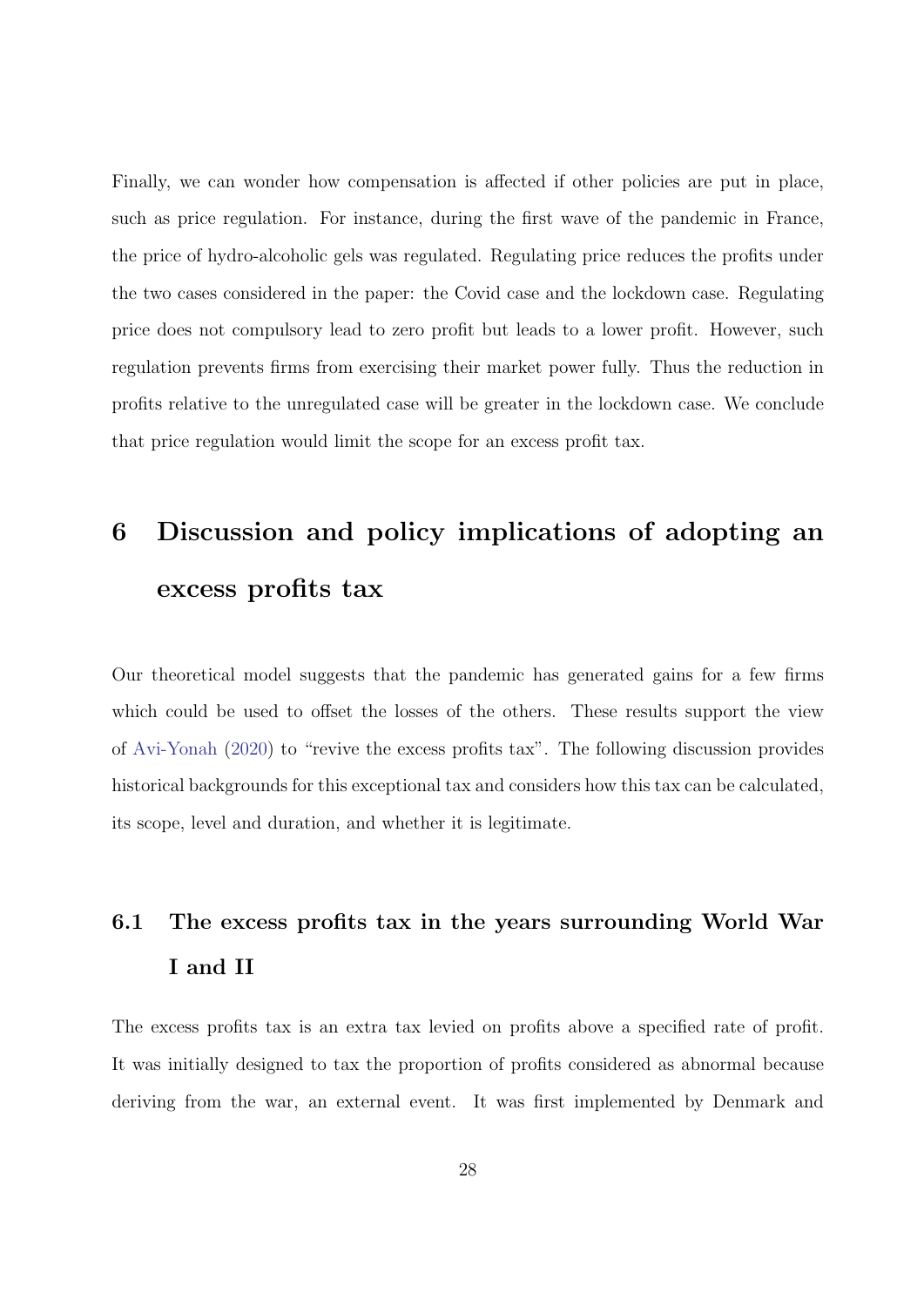Sweden in 1915 to tax the excessive profits of firms supplying Germany. These exporters substantially benefited from the fact that the other trade routes leading to Germany were cut off. Between May 1915 and September 1916, 11 other countries adopted this excess profits tax, in chronological order Italy, Germany, Austria, Russia, Canada, Netherlands, France, Spain, New Zealand, Switzerland and the US (Stamp, 1917).

In these countries, profits corresponding to the normal pre-war level were taxed at the regular corporate tax rate. For the profits above the normal pre-war level, the tax rate was much higher. For instance, it was up to: 50% for France, 80% for the UK, 95% for the US, and 100% for Canada. Two methods were used to identify the normal pre-war profit and the excess profit: the average profits method and the invested capital method. As documented by Plehn (1920), with the first method the normal pre-war profit was calculated as an average of the two to three years preceding the war. Any profit above this average during the war was considered as excess profit. To consider the possibility of an increase in capital during the war which could explain and justify a higher profit, a second method consisted in providing the new capital with the rate of return of the pre-war capital and to tax the excess over the pre-war amount. If a new firm was created during the war an arbitrary rate of return was suggested.

### 6.2 Toward a pandemic excess profits tax

### Calculation and Rate

The pre-pandemic profit could be calculated as an average of the years 2017-2019. The profit of 2020 and 2021 corresponding to the pre-pandemic average would be taxed at the regular statutory tax rate whereas the profit above the pre-pandemic average would be considered as excess profits and would be heavily taxed. In a report submitted to the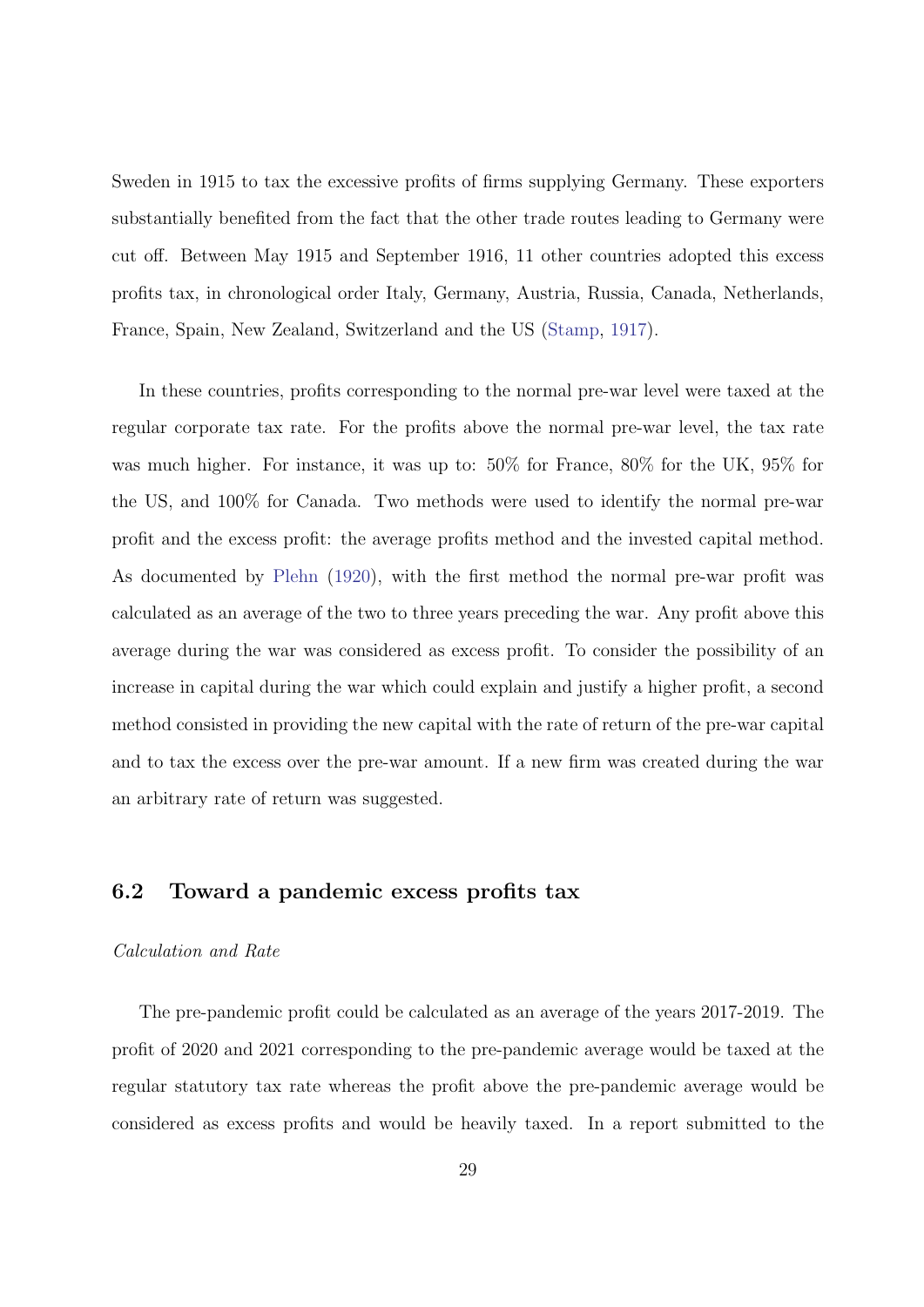French National Assembly, an excess profits rate of 50% is considered to be reasonable and in line with historical standards. Avi-Yonah (2020) suggests a higher rate of 95% with the possibility to reduce this tax by credits for wages for each employee hired during the pandemic. If under certain conditions our model shows that total gains are higher than losses within the same sector and that a 100% tax on excess profit might not be necessary, in practice some sectors only experience losses (such as transportation by air). Hence, once within sector losses are offset by gains, what remains from the extra gains could be used to offset losses of another sector.

#### Scope

Our theoretical model distinguishes the gains coming from the pandemic per se, i.e. without an intervention from the government, from gains coming from unfair competition due to the lockdown. This exercise has the merit to assess whether a tax on the excess profits resulting from those two different scenarios is legitimate. For the excess profits of online companies generated by the lockdown, it can be argued that the rise in market share of those firms was abnormal as it was facilitated by the closure of offline competitors which were considered as non-essential by several governments. Taxing heavily these abnormal profits to offset the losses of firms which were forced to close seems reasonable. The legitimacy of heavily taxing excessive gains coming from changes in consumption due to the pandemic is less obvious. If the pandemic is assimilated to a war, as some politicians have suggested, then any excess profits traceable to pandemic conditions could be subject to an excess profits tax. This would entail for instance the trade of hygiene products and vaccines aimed at protecting against the virus. But what about the other unusual profits happening during the pandemic? Like during the World War I and II, a difficulty is to draw a line between pandemic (war) profits and other abnormal profits. As discussed by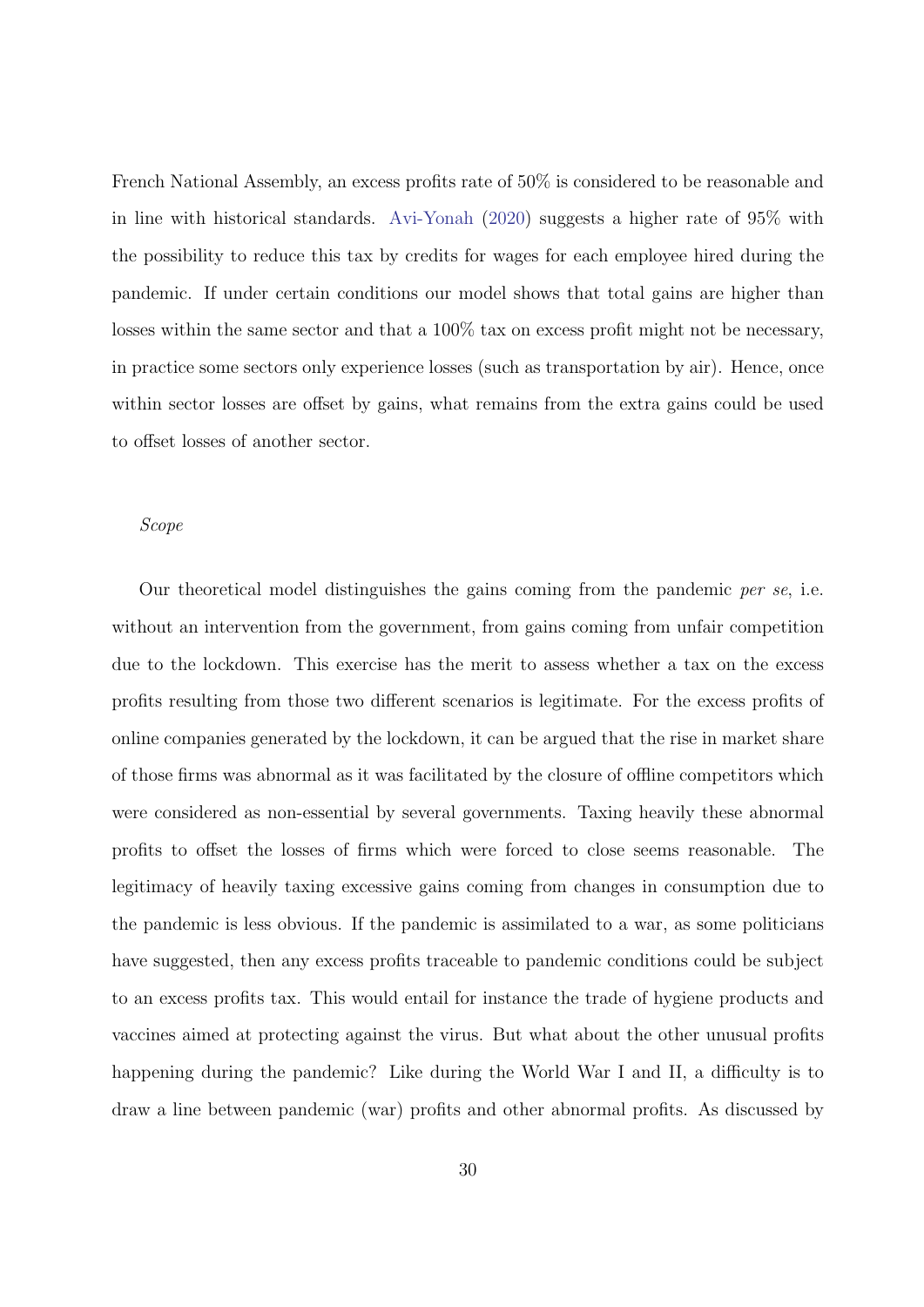Plehn (1920) and Adams (1918), if the first companies to be taxed were manufacturers of ammunitions in the US or companies exporting goods to Germany in Denmark and Sweden, soon, for easiness, the excess profits tax applied to all the "trades or business of whatever description". For practicality, the origin of excess profits could thus be ignored, and the latter could be taxed on the grounds of "pandemic profiteering". To avoid disincentivising companies from innovating, a tax credit for Research and Development could be granted (when Research and Development is not funded by public money).

### A temporary and retroactive "COVID-19 recovery contribution"

The legitimacy and acceptance of such a tax rely on its name, its duration, and its retroactive character. In a survey conducted by Klemm and Mauro (2021), covering a sample of 2,519 US adult residents, participants were more inclined to support a temporary tax when it is labelled "COVID-19 recovery contribution" as compared to other labels such as "tax", "solidarity tax", "COVID-19 recovery tax", "contribution", or "solidarity contribution". Regarding its duration, the options suggested by the setting of our theoretical model lie between a one-off windfall tax or a short-lived tax. Historically, the excess profits tax was not a one-off tax. It lasted for a few years and ended with the war. An abnormal profit is deemed abnormal as compared to a profit obtained in normal times. Thus, if this tax were to be adopted due to this unprecedented pandemic, it would have to stay in place at least as long as the crisis lasts.<sup>9</sup>

Comes then the question of the legitimacy of a retroactive tax since excess profits made in 2020 and 2021 could be taxed. Retroactive taxes are not uncommon, at least across OECD countries, and they have not been deemed to deny due process. For instance, the

 $9$ Adams (1918) and the IMF (2021) discuss the possibility of a permanent excess profits tax though, which would be based upon excess over a "fair return on investment" for instance.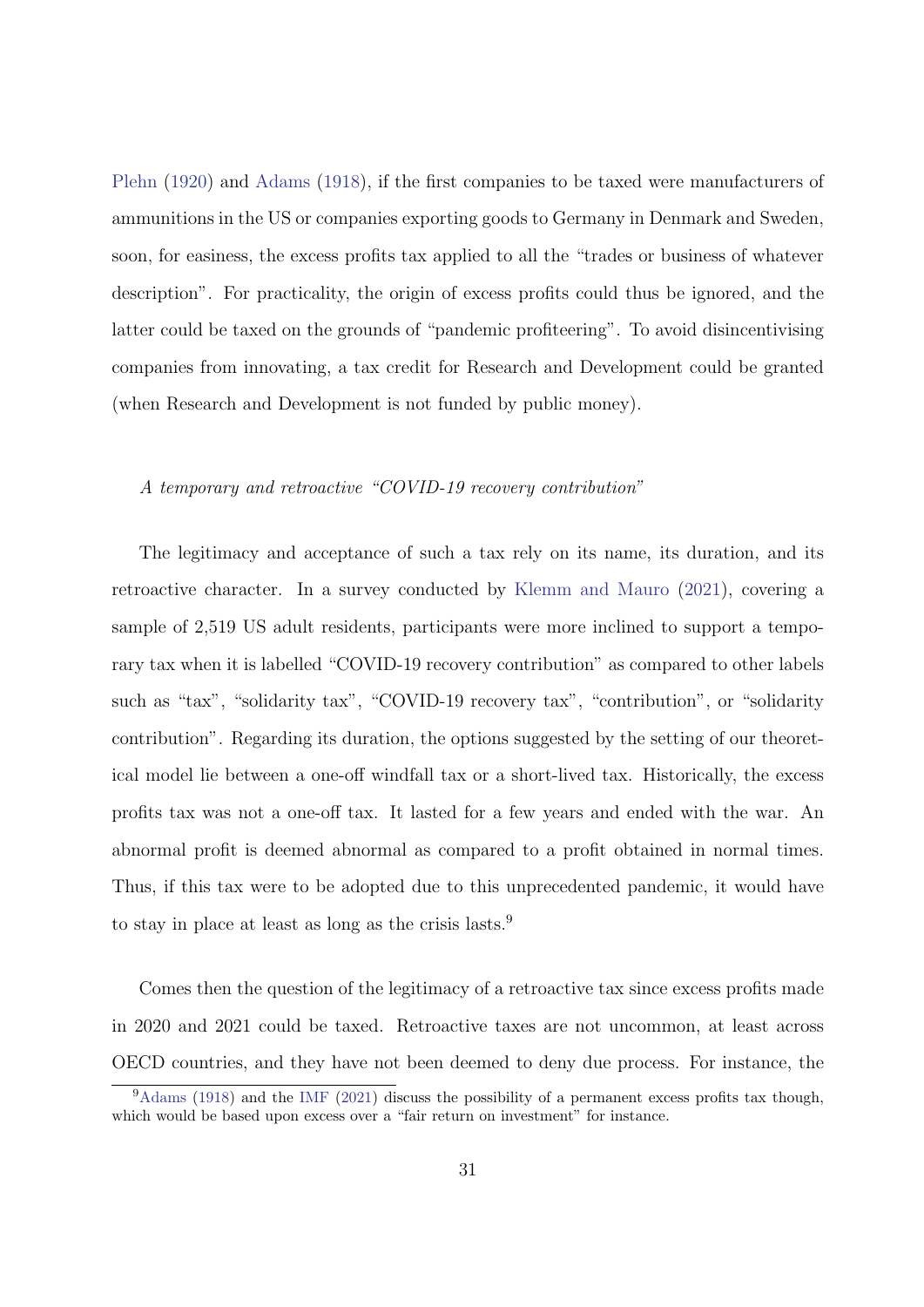US Congress justifies them by indicating that "taxation is neither a penalty imposed on the taxpayer nor a liability which he assumes by contract. It is a way of apportioning the cost of government among those who in some measure are privileged to enjoy its benefits and must bear its burdens. Since no citizen enjoys immunity from that burden, its retroactive imposition does not necessarily infringe due process, and to challenge the present tax it is not enough to point out that the taxable event, the receipt of income, antedated the statute" (Welch v. Henry, 305 U.S. 134, 146-47  $(1938)^{10}$ ) The European Court of Human Rights states that a retroactive tax is acceptable if it "strikes a fair balance between the demands of the general interest of the community and the requirements of the protection of the individual's fundamental rights" (Spadea and Scalabrino v. Italy  $(1995)^{11}$ ). As a recent example of a retroactive tax, with the French Finance Act 2014, firms with turnover exceeding 250 million were subject to an increase of the exceptional contribution on corporate tax from 5% to 10.7% and this new rate applied to the fiscal year 2013. The advantage of a retroactive tax is that it is not distortionary. It would avoid additional tax planning practices or postponement of production and sale activities by firms, especially if it is short-lived.

### Transfers to losing firms

During the World War I and II, additional revenues obtained via the excess profits tax were used to help fund the heavy wartime expenditures of governments and supporting firms in difficulties was not a priority (Billings and Oats, 2014). Most participating governments had a centrally planned economy where firms had to comply with the planners? instructions, and prices and wages were administered (Roser, 2016). As firms were mobilised for war production, one concern emerged in the US though, being that small firms could not secure government defence contracts and suffered disproportionately more from

<sup>10</sup>https://www.law.cornell.edu/supremecourt/text/305/134

<sup>11</sup>http://www.fairhuurvoorverhuurders.nl/files/evrm/spadea-and-scalabrino-versus-italy-1995.pdf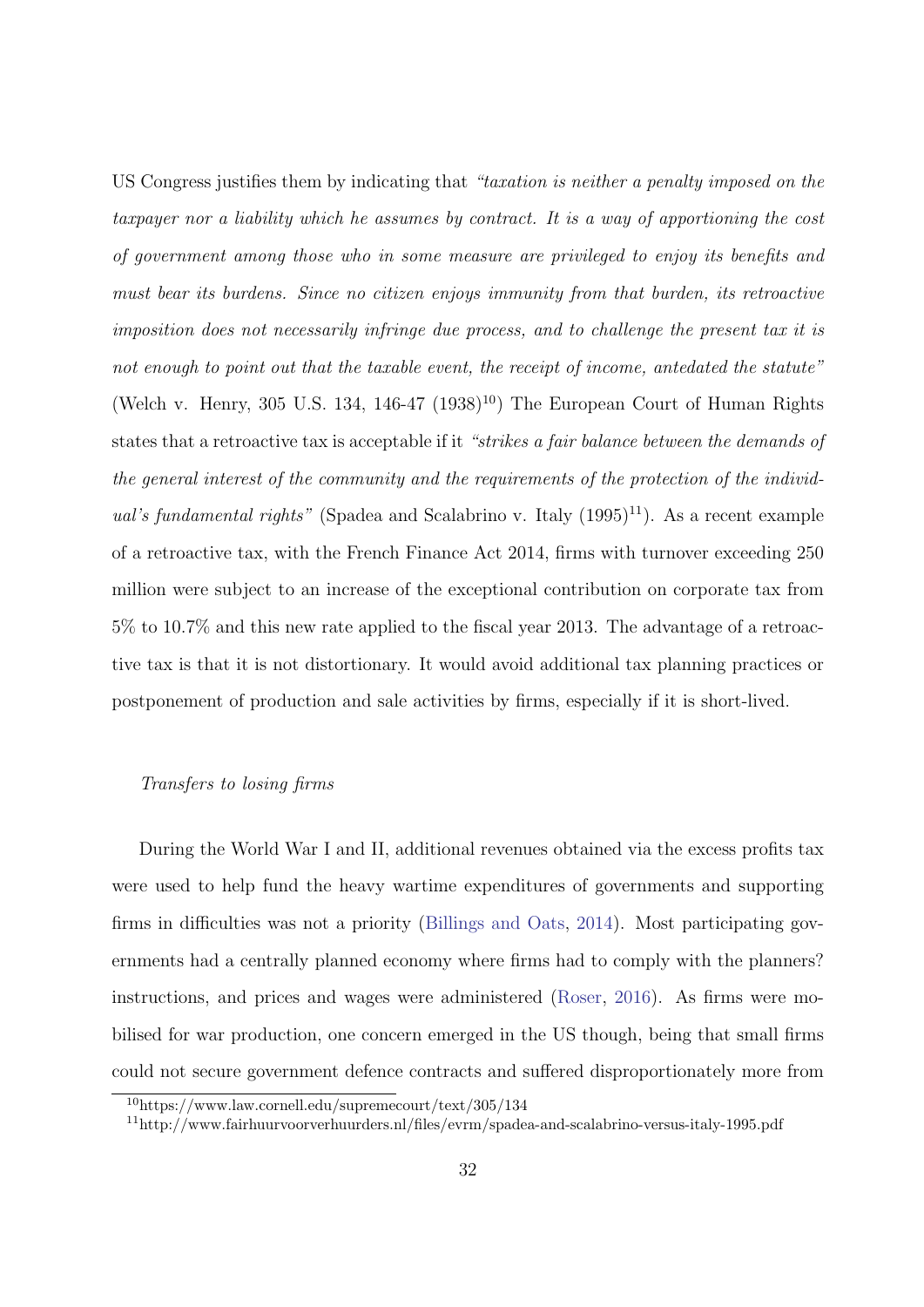labour shortages and price controls as compared to larger companies. In 1942, a bill was introduced to create a "Smaller War Plants Division? within the "War Production Board? to ensure a better representation of small firms within the federal government and to offer assistance to struggling firms if needed (Bean, 1994). However, as documented by Bean (1994), this support was generally not necessary. If labour and material shortages were an issue for a number of firms, only a minority (about 4%) were not able to secure government contracts. Globally, US small firms did well during the second World War with an increase of their profits and rate of return on investment while their number was increasing.

In contrast, during the pandemic, substantial support from governments of developed and emerging countries was implemented to prevent large scale bankruptcies which could have leaded to massive unemployment and the collapse of the economy as discussed by Elenev et al. (2020). This support mainly materialised via grants, loans, tax breaks, and support for jobs with furlough scheme. The criteria considered for a firm to be eligible vary substantially from on country to another, across time and across sectors. Governments, facing a trade-off between the risk of dead-weight and complexity, have generally evolved in their firm support policy, depending on the trends of the sanitary crisis, toward more targeted criteria. As documented by the French report of the General Inspection of Finances on the supports provided to companies Coeur (2021), at the end of the first pandemic year, providing grants to employers to retain and continue to pay staff in furlough corresponded to 1.1% of the GDP in France, 2.5% of the GDP in the UK and 0.6% of the GDP in Germany. Loans to companies corresponded to 5.5% of GDP in France, 3.2% of GDP in the UK, 1.3% of GDP in Germany, 8% of GDP in Italy and 7.2% of GDP in Spain. More specifically for France, the total support received by companies during the first year of the pandemic corresponded to 206 billion euros, i.e. 9% of the French GDP. Those transfers to losing firms which are financed by borrowing and are still necessary two years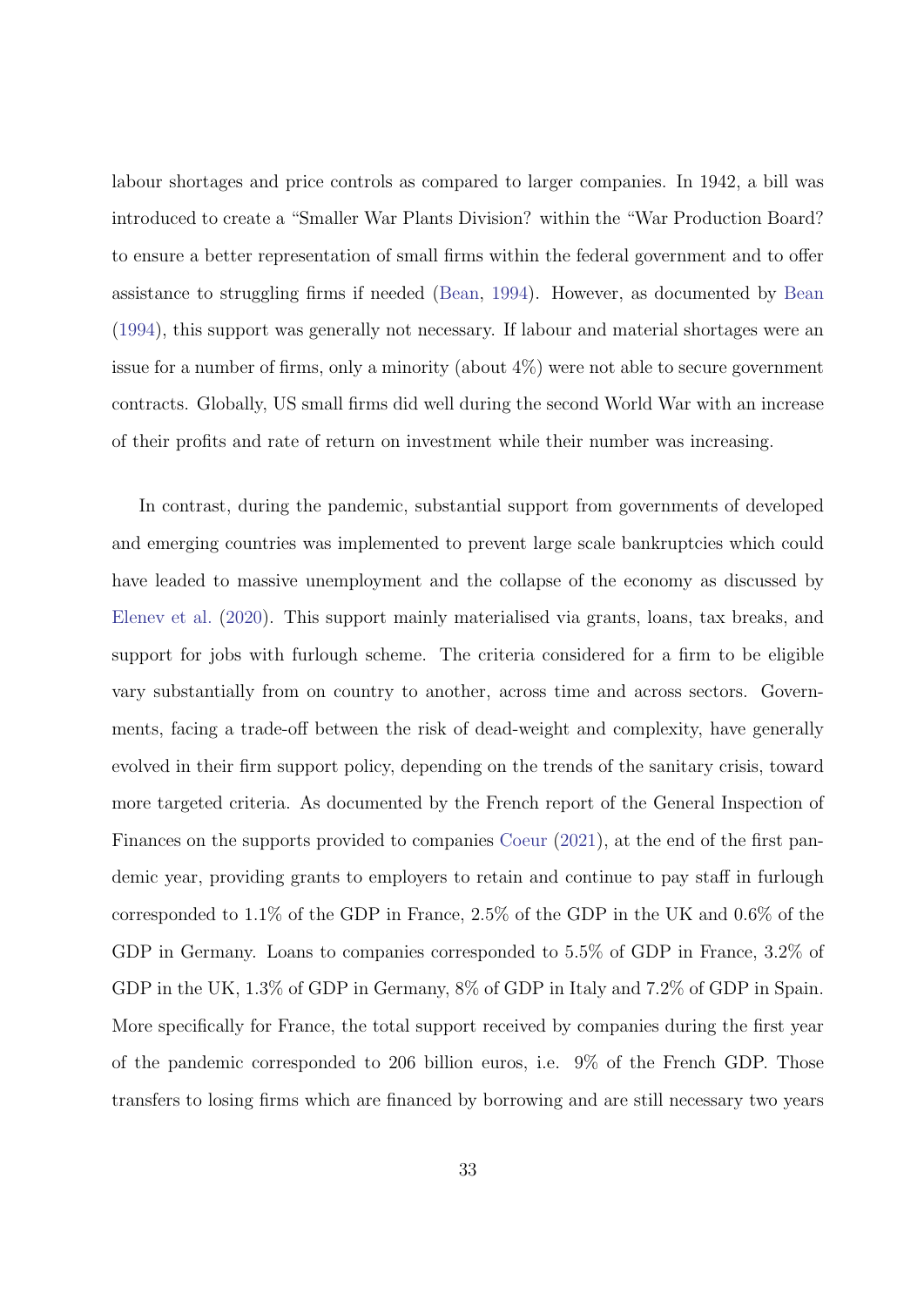after the beginning of the pandemic are contributing to a global public debt reaching its highest level in recorded history (Gaspar and Gopinath, 2020). Our model suggests that those transfers to losing firms could be directly financed by the excess profits tax collected on the winners from the pandemic. This would contribute to address two critical issues related to the pandemic: to have a policy response to the pandemic that is not leading to a debt becoming unsustainable and, very much aligned with the objective of the excess profits tax in wartime, to curb "pandemic profiteering? to contribute to social harmony.

### 7 Conclusion

The collapse in economic activity brought by the COVID-19 pandemic crisis raises the question of using exceptional forms of contributions which could be implemented to support the financing needs of nations and social cohesion. By analysing the gains and losses made by firms during the COVID-19 pandemic and by comparing them to the business-as-usual case and to the extreme lockdown one, we infer that the extraordinary profits made by the few could be used to compensate, at least partially, for the losses made by the many.

Our results suggest that excess profits earned by firms during the pandemic could be heavily taxed. Regular profits, corresponding to pre-pandemic levels, would be taxed at the standard statutory tax rate. In addition to alleviating the public debt burden, the excess profits tax could discourage firms to engage in non-competitive behaviours.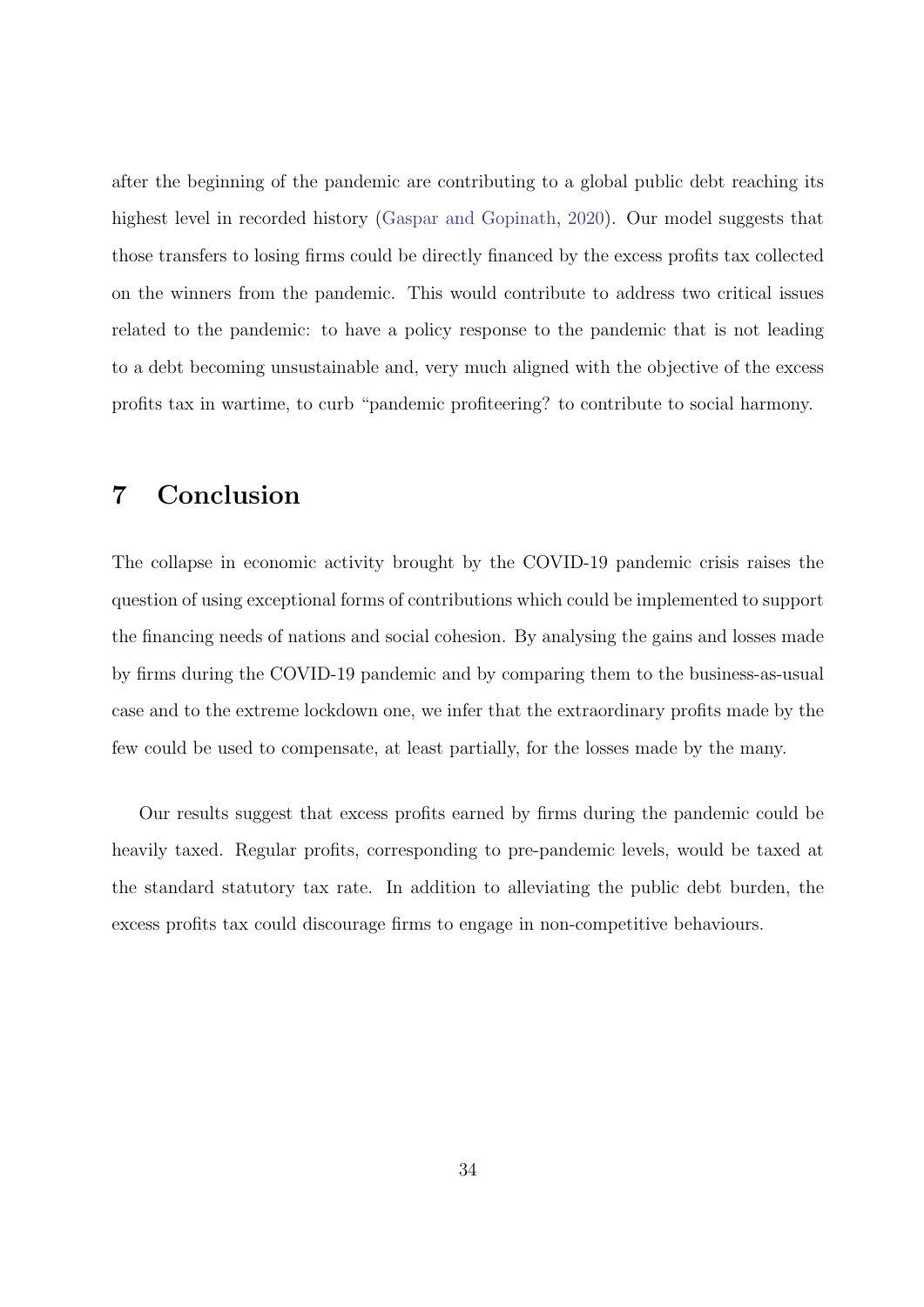### References

- Adams, T. S. (1918). Principles of excess profits taxation. The Annals of the American Academy of Political and Social Science, 75:147–158.
- Alfaro, L., Chari, A., Greenland, A. N., and Schott, P. K. (2020). Aggregate and firm-level stock returns during pandemics, in real time. NBER Working paper no. 26950.
- Amir, R. and Lambson, V. E. (2000). On the effects of entry in cournot markets. The Review of Economic Studies, 67(2):235–254.
- Avi-Yonah, R. (2020). Covid-19 and fiscal policies: Covid-19 and us tax policy: What needs to change? Intertax, 48:790–793.
- Bean, J. J. (1994). World war ii and the crisis of small business: The smaller war plants corporation, 1942–1946. Journal of Policy History, 6(3):215–243.
- Billings, M. and Oats, L. (2014). Innovation and pragmatism in tax design: Excess profits duty in the uk during the first world war. Accounting History Review, 24(2-3):83–101.
- Bretscher, L., Hsu, A., Simasek, P., and Tamoni, A. (2020). Covid-19 and the crosssection of equity returns: Impact and transmission. The Review of Asset Pricing Studies, 10(4):705–741.
- Burbidge, J. B., Magee, L., and Robb, A. L. (1988). Alternative transformations to handle extreme values of the dependent variable. Journal of the American Statistical Association, 83(401):123–127.
- Coeur, B. (2021). Comit de suivi et dvaluation des mesures de soutien financier aux entreprises confrontes l'pidmie de covid-19. Rapport d'etape, Inspection Gnrale des Finances.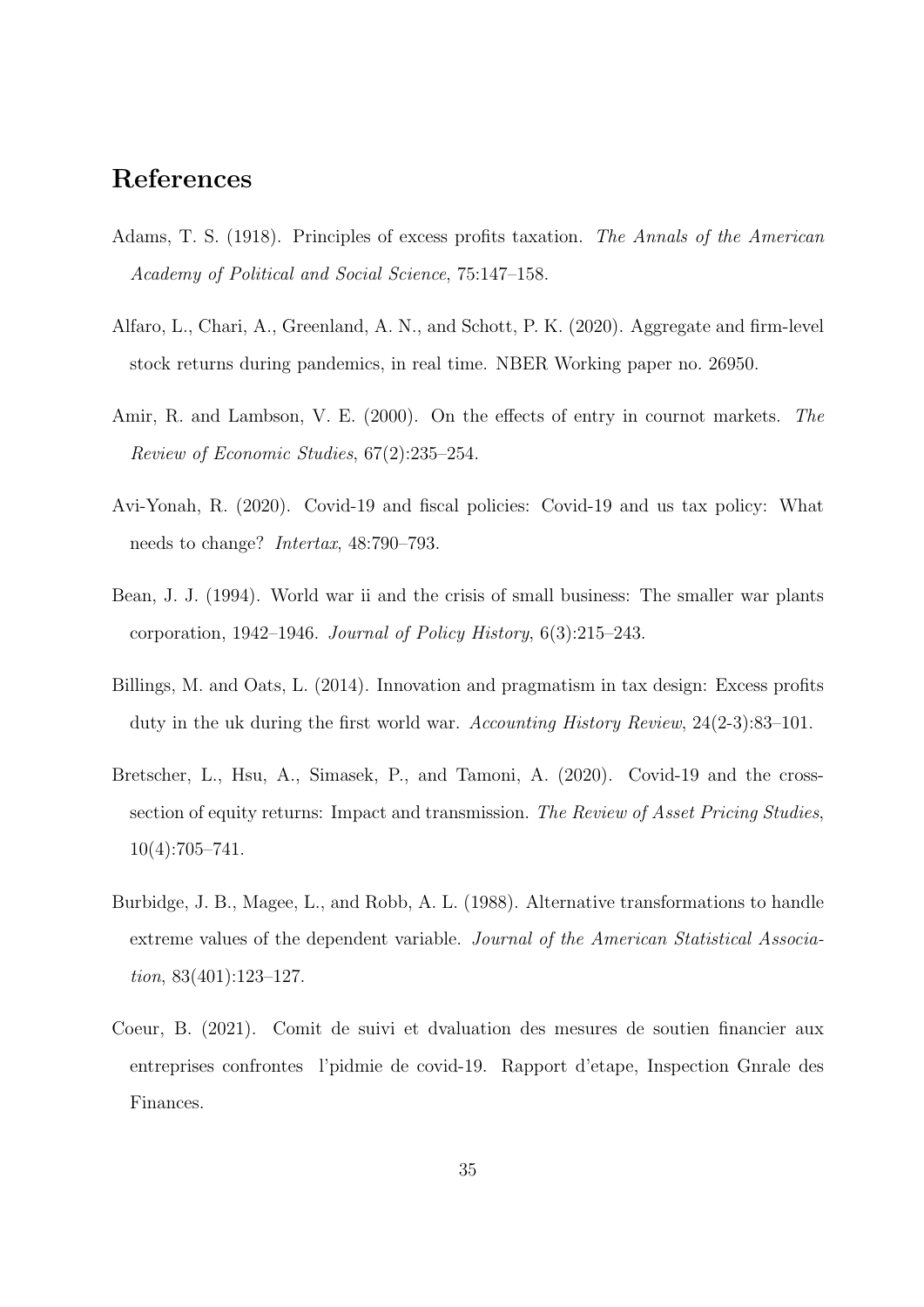- Davis, S. J., Hansen, S., and Seminario-Amez, C. (2020). Firm-level risk exposures and stock returns in the wake of covid-19. NBER Working paper no. 27867.
- Ding, W., Levine, R., Lin, C., and Xie, W. (2021). Corporate immunity to the covid-19 pandemic. Journal of Financial Economics, 141(2):802–830.
- Elenev, V., Landvoigt, T., and Van Nieuwerburgh, S. (2020). Can the covid bailouts save the economy? Working Paper 27207, National Bureau of Economic Research.
- Février, P. and Linnemer, L. (2004). Idiosyncratic shocks in an asymmetric cournot oligopoly. International Journal of Industrial Organization, 22(6):835–848.
- Gallic, E., Lubrano, M., and Michel, P. (2021). Optimal lockdowns for covid-19 pandemics: Analyzing the efficiency of sanitary policies in europe. *Journal of Public Economic* Theory.
- Gaspar, V. and Gopinath, G. (2020). Fiscal policies for a transformed world. IMF Blog, 10.
- Gollier, C. (2020). Cost-benefit analysis of age-specific deconfinement strategies. *Journal* of Public Economic Theory, 22(6):1746–1771.
- Gori, L., Manfredi, P., Marsiglio, S., and Sodini, M. (2021). Covid-19 epidemic and mitigation policies: Positive and normative analyses in a neoclassical growth model. Journal of Public Economic Theory.
- Griffith, R., Levell, P., and Stroud, R. (2020). The impact of covid-19 on share prices in the uk. Fiscal Studies, 41:363–369.
- Hassan, T. A., Hollander, S., van Lent, L., Schwedeler, M., and Tahoun, A. (2021). Firmlevel exposure to epidemic diseases: Covid-19, sars, and h1n1. Available at SSRN: https://ssrn.com/abstract=3566530.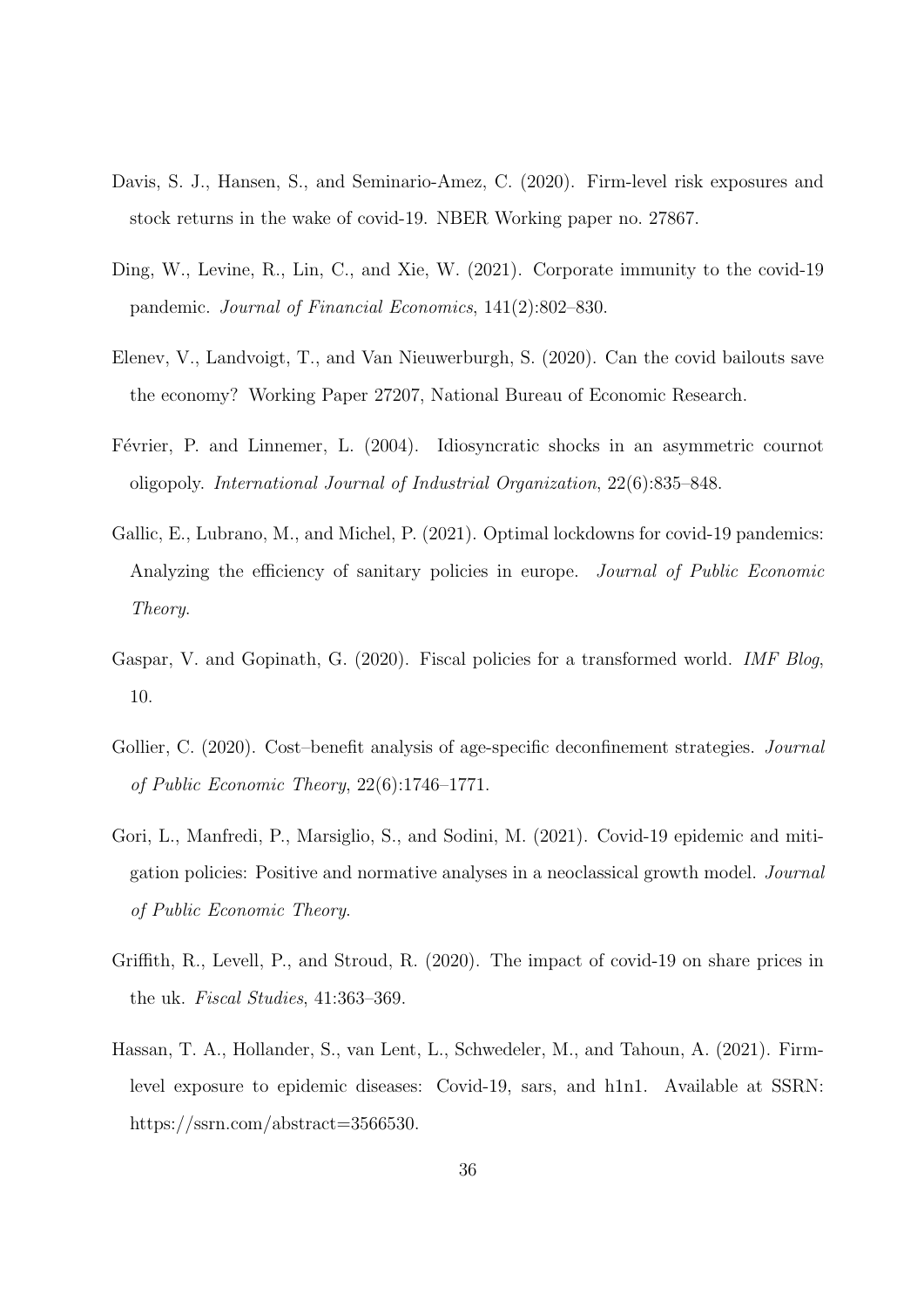- IMF (2021). World economic outlook: Managing divergent recoveries. Washington, DC, April.
- Insee (2020). Limpact de la crise sanitaire sur lorganisation et lactivit des socits. no. 1830, Dcembre.
- Insights, F. B. (2020). Impact of covid-19 on hand sanitizer market size, share, industry analysis and regional forecast. https://www.fortunebusinessinsights.com/impact-ofcovid-19-on-hand-sanitizer-market-102719.
- Kimmel, S. (1992). Effects of cost changes on oligopolists' profits. The Journal of Industrial Economics, 40(4):441–449.
- Klemm, A. and Mauro, P. (2021). Pandemic and progressivity. International Monetary Fund WP/21/24.
- Lahiri, S. and Ono, Y. (1988). Helping minor firms reduces welfare. The economic journal, 98(393):1199–1202.
- MacKinnon, J. G. and Magee, L. (1990). Transforming the dependent variable in regression models. International Economic Review, 31(2):315–339.
- OECD (2020). Tackling coronavirus (covid-19): Contributing to a global effort. Browse OECD Contributions, May.
- Piketty, T. (2020). What to do with covid debt. Le Monde Blog, https://www.lemonde.fr/blog/piketty/2020/10/13/what-to-do-with-covid-debt/.
- Plehn, C. C. (1920). War profits and excess profits taxes. The American Economic Review, 10(2):283–298.